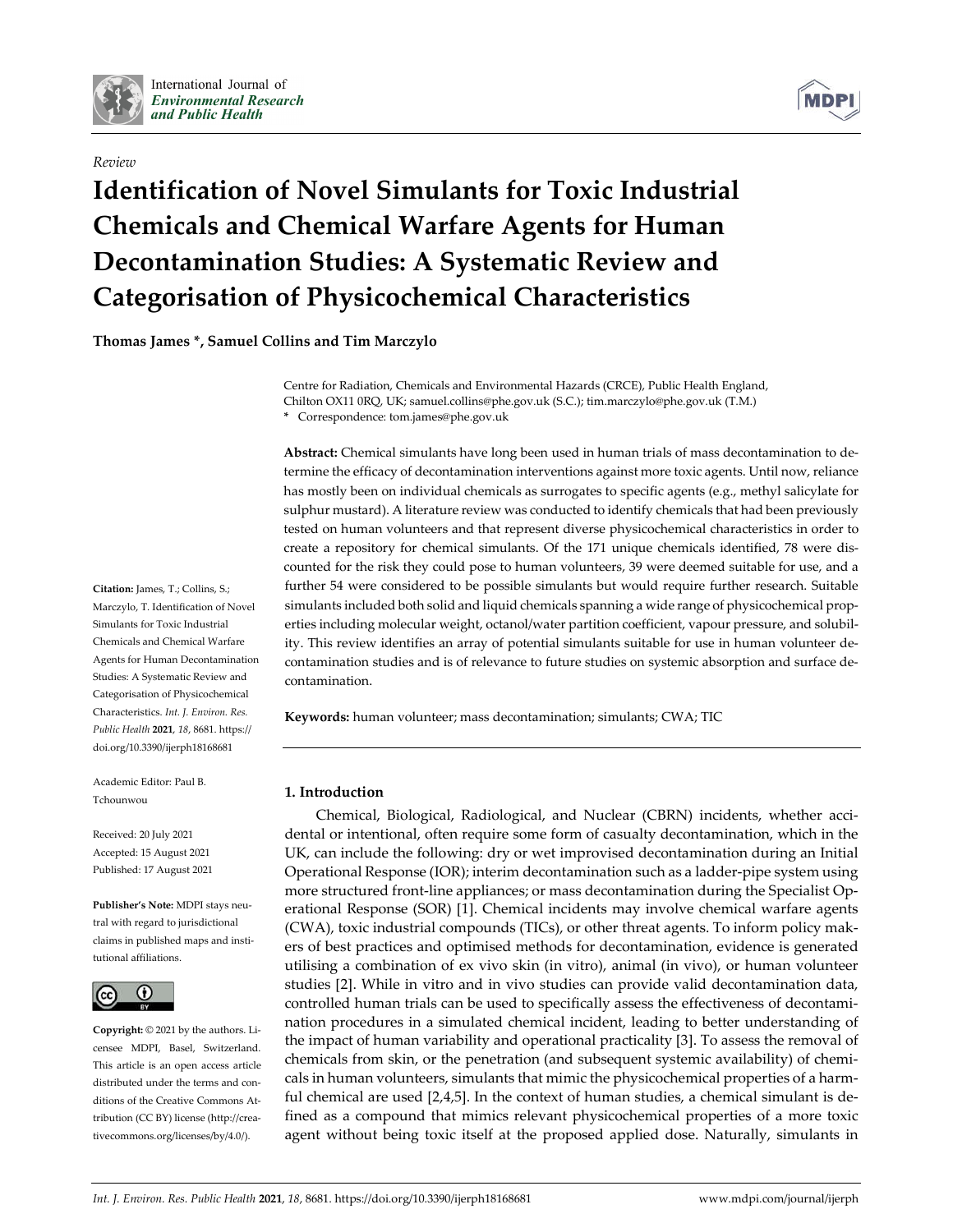other contexts can be toxic, such as 2-chloroethyl ethyl sulphide (half mustard, a simulant for sulphur mustard); however, for human studies, it is essential that simulants are of low human toxicity.

Specific information on simulants for TICs is unavailable, and decontamination studies have mostly used simulants of commonly researched CWAs including sulphur mustard (methyl salicylate) [4,6–14], soman (diethyl malonate) [15,16], and sarin (ethyl lactate) [11,12]. The most widely used simulant in decontamination studies is methyl salicylate; however, its high volatility makes it limited in use when investigating sequential decontamination interventions over an elongated time period [3]. Recently, two studies conducted on human hair and skin [13,14] employed a novel simulant, benzyl salicylate, to simulate more persistent agents such as VX or Novichoks. It is important to investigate simulants of lower volatility to ensure that when conducting human studies involving multiple decontamination interventions, there is not a false-positive decontamination efficacy caused by volatilisation of the simulant.

To date, all major published decontamination studies have utilised liquid simulants only, so evidence supporting strategies for the decontamination of powders from casualties is lacking. Due to the ever-increasing mass transport of agrochemicals [17] and the rise of the illicit use of potent opioid analgesics in solid form such as fentanyl and carfentanyl [18,19], methods for powder decontamination are of utmost importance. Powders can be just as physicochemically diverse as liquids in terms of water solubility, particle size, and partition into organic solvents. It is therefore important that optimisations to current decontamination methods consider the possibility that powders may be involved in an incident.

Decontamination interventions need to be applicable to chemicals with a wide range of physicochemical properties. Testing interventions on a range of physiochemically divergent simulants will ensure methods are suitable for use in incidents involving most chemical agents. This systematic literature review identifies chemicals previously applied to humans, screens them for suitability for application as simulants in human trials, and sorts them by physicochemical properties. The output is the creation of a repository of chemicals to facilitate selection of suitable simulants for future human decontamination (or related) studies.

# **2. Materials and Methods**

### *2.1. Literature Search Strategy*

Keywords used to build the search terms were derived from topics including human testing, skin absorption, and biomonitoring. Wildcard searches were applied to include a wide array of literature and were tailored for the syntax of each database.

For ease of translating syntaxes, the following databases were searched in order: Medline through the OVID Technologies Inc. search engine (Unrestricted date: 1946–July 2020, "in-process, in-data review, and other non-indexed citations"); SCOPUS as it covers a larger range of multidisciplinary journals than Medline; and finally, EMBASE and Pub-Med through the Healthcare Databases Advanced Search (HDAS) system.

Relevant papers in the reference sections of included studies were also screened. Bias was minimised through use of the PRISMA methodology for systematic reviews [20].

Full searches and results can be found in Table 1.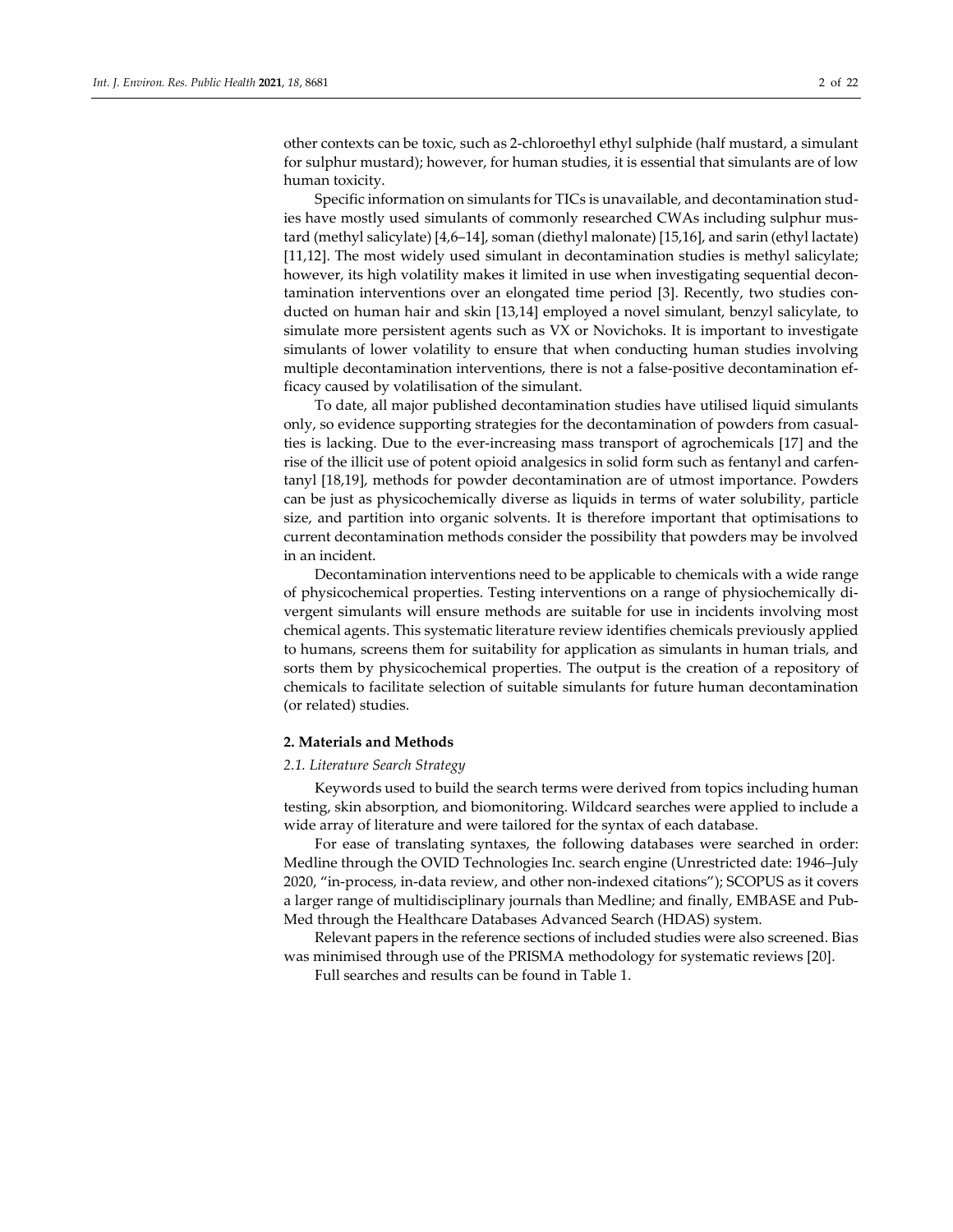| <b>OVID-Medline</b> (69 Results)                                      |                                                    |                |  |  |  |  |  |  |
|-----------------------------------------------------------------------|----------------------------------------------------|----------------|--|--|--|--|--|--|
| No.                                                                   | Search                                             | <b>Results</b> |  |  |  |  |  |  |
| $\mathbf{1}$                                                          | "Human volunt *".tw.                               | 9372           |  |  |  |  |  |  |
| $\overline{2}$                                                        | "Human test *".tw.                                 | 3835           |  |  |  |  |  |  |
| 3                                                                     | 1 OR 2                                             | 13,183         |  |  |  |  |  |  |
| $\overline{4}$                                                        | Skin Absorption/                                   | 11,729         |  |  |  |  |  |  |
| 5                                                                     | Skin penetra *.tw.                                 | 2250           |  |  |  |  |  |  |
| 6                                                                     | Dermal penetra *.tw.                               | 296            |  |  |  |  |  |  |
| 7                                                                     | Percutaneous absor *.tw.                           | 2109           |  |  |  |  |  |  |
| 8                                                                     | Skin absor *.tw.                                   | 731            |  |  |  |  |  |  |
| 9                                                                     | Dermal absor *.tw.                                 | 1002           |  |  |  |  |  |  |
| 10                                                                    | Skin diffus *.tw.                                  | 130            |  |  |  |  |  |  |
| 11                                                                    | Dermal diffus *.tw.                                | 24             |  |  |  |  |  |  |
| 12                                                                    | Skin applica *.tw.                                 | 546            |  |  |  |  |  |  |
| 13                                                                    | Dermal applica *.tw.                               | 712            |  |  |  |  |  |  |
| 14                                                                    | 4 OR 5 OR 6 OR 7 OR 8 OR 9 OR 10 OR 11 OR 12 OR 13 | 15,375         |  |  |  |  |  |  |
| 15                                                                    | Urin $*$ tw.                                       | 496,262        |  |  |  |  |  |  |
| 16                                                                    | Biomonit *.tw.                                     | 7693           |  |  |  |  |  |  |
| 17                                                                    | Excret *.tw.                                       | 178,618        |  |  |  |  |  |  |
| 18                                                                    | 15 OR 16 OR 17                                     | 584,621        |  |  |  |  |  |  |
| 19                                                                    | 3 AND 14 AND 18                                    | 69             |  |  |  |  |  |  |
| <b>SCOPUS (1377 Results)</b>                                          |                                                    |                |  |  |  |  |  |  |
| (ALL (Human) W/1 ALL (Volunt * OR test *)) AND (ALL(skin OR dermal OR |                                                    |                |  |  |  |  |  |  |

**Table 1.** Full systematic literature searches of the four databases. Wildcard searches are marked with an asterisk (\*).

| HDAS-Embase (63 Results) and PubMed (63 Results)                                     |
|--------------------------------------------------------------------------------------|
| OR biomonit * OR excret *)                                                           |
| percutan *) W/2 ALL (penetra * OR absor * OR diffus * OR applica *)) AND (All(urin * |
| (ALL (Human) W/1 ALL (Volunt * OR test *)) AND (ALL (skin OR dermal OR               |

(((Human ADJ1 (Volunt \* OR test \*)) AND ((skin OR dermal OR percutan \*) ADJ2 (penetra \* OR absor \* OR diffus \* OR applica \*))) AND (urin \* OR biomonit \* OR excret \*)).ti,ab

### *2.2. Inclusion Criteria and Literature Screening*

Only articles written in English were included. The publication status was unrestricted (peer reviewed publications, grey literature etc.). Following the PRISMA methodology, firstly the titles of papers were screened for relevance. Those that met the criteria were subject to assessment of abstract, and any that the chemical could not be identified from were reviewed in full. The conforming articles made explicit reference to testing chemicals on humans, or they were discounted. Initially, only dermal studies were included; however, one compound (rosmarinic acid) was included based on a study of oral intake due to the large dose taken in the study and the low dermal toxicity of the compound.

### *2.3. Chemical Screening*

To screen compounds for safety, the Globally Harmonized System of Classification and Labelling of Chemicals (GHS) statements were examined on the National Center for Biotechnology Information PubChem database [21] and the available online Material Safety Data Sheets (MSDS). A number of chemicals identified from the literature that have been studied using human volunteers in the past are no longer considered to be suitable for use in human volunteer trials. A colour coded system was applied to categorise chem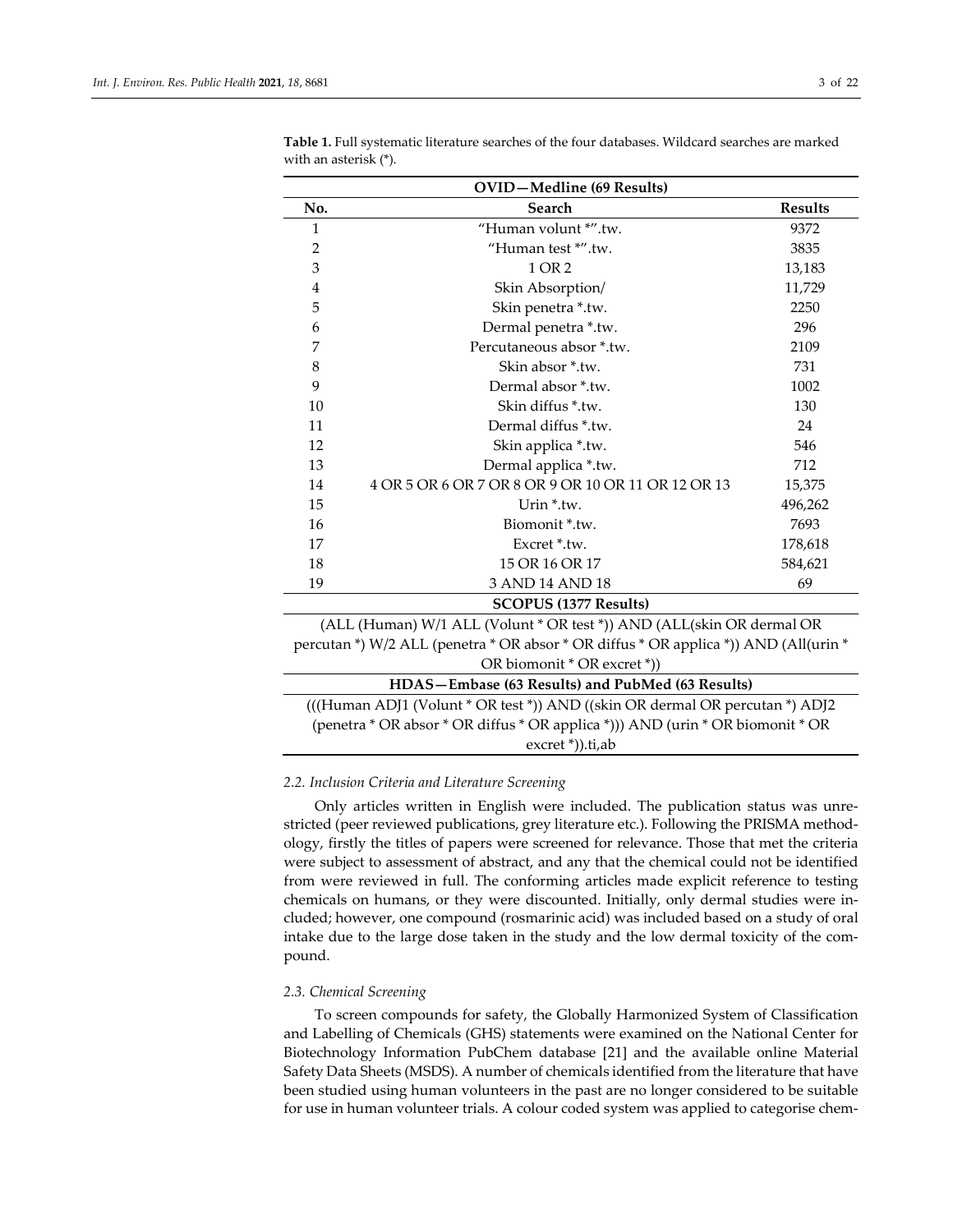icals; red for unsuitable, orange for "requires more data", and green for potentially suitable. This system aimed to assess the risk of using the chemical as a simulant by assessing hazard alongside the assumption that simulants can be used in relatively large quantities (up to 1 mL) [22] and in an undiluted form to both simulate actual chemical incidents and to avoid any effects the diluent may have on skin penetration and/or decontamination efficacy.

Red category: Chemicals that are currently banned (either under the Stockholm Convention or through the European Union's Registration, Evaluation, Authorisation, and Restriction of Chemicals (REACH) regulations) or classified as either carcinogenic, teratogenic, or mutagenic (or suspected) are acutely toxic, corrosive, chemical warfare agents from military trials, or are pharmaceutical products specifically tested on patients with health conditions. Acute toxicity (dermal, oral, and inhalational) was defined as any chemical with the GHS classifications H300—Fatal if swallowed, H301—Toxic if swallowed, H310—Fatal in contact with skin, H311—Toxic in contact with skin, H330—Fatal if inhaled, and H331—Toxic if inhaled. These chemicals were removed from further analysis. Chemicals that were removed because of "Dermal corrosion/irritation" were those that had the following GHS hazard statement: H314—Causes severe skin burns and eye damage.

Orange category: Chemicals with limited available data, GHS statements that included irritation and sensitisation but no further hazards, and chemicals where data sources had contradictory information. While these compounds may be used for the purpose of decontamination studies, they were not assessed in this review due to uncertainty over potential toxic effects and the requirement to conduct a comprehensive risk assessment dependent upon the doses to be utilised.

Green category: Chemicals classified as nonhazardous according to the European Chemicals Agency (ECHA), no GHS hazard statements (not including chemicals with no available data), or chemicals that had been previously used successfully in human decontamination trials (excluding any that automatically fall into the red category).

#### *2.4. Physicochemical Property Identification*

Physicochemical properties of chemicals in the green category were ascertained from scientific literature and online databases including PubChem, the ECHA registration dossier; MSDS; and peer reviewed literature that have adhered to regulated tests for physicochemical parameters (e.g., dermal toxicity measured by in vivo studies following OECD 402).

The physicochemical properties of interest and reasons for inclusion are in Table 2.

Some of the chemicals identified had specific structural isomers that are commonly misnamed within chemical searches (e.g., searches for 2-ethylhexyl salicylate (CAS  $#$  -118-60-5) regularly return information for octyl salicylate (CAS #—6969-49-9)). As a result, to identify the correct physicochemical properties, the Chemical Abstracts Service Registry Number (CAS) or the International Union of Pure and Applied Chemistry (IUPAC) name were used for all physicochemical searches. While chemicals of similar states have highly variable physicochemical properties, the largest differences were seen between solids and liquids; therefore, the results will be split by state at room temperature.

**Table 2.** Physiochemical properties of interest for liquid and solid simulants, including the reason why that property is relevant to decontamination studies.

| Physicochemical<br><b>Property</b> | <b>Reason for Interest</b>                                          |
|------------------------------------|---------------------------------------------------------------------|
| Molecular weight                   | Molecules larger than 500 Da are unlikely to penetrate through skin |
| State (at room                     | Ability to separate liquid and solid simulants and to reject any    |
| temperature)                       | gaseous chemicals                                                   |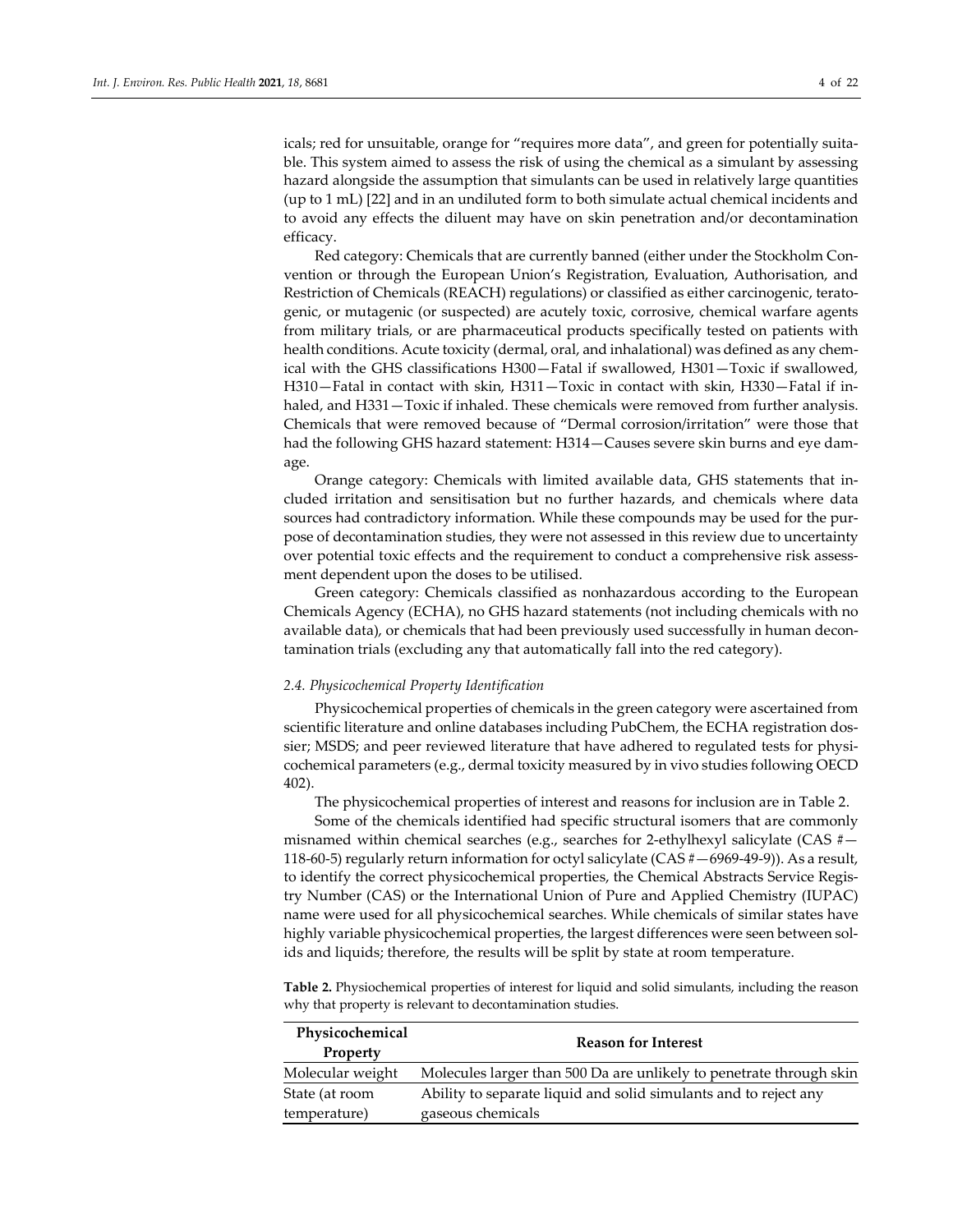|                                 | Hydrophilicity/lipophilicity is a key parameter in skin and tissue   |  |  |  |  |  |  |
|---------------------------------|----------------------------------------------------------------------|--|--|--|--|--|--|
| $log K_{\rm ow}$                | penetration/sequestration and partitioning into water is key for wet |  |  |  |  |  |  |
|                                 | decontamination                                                      |  |  |  |  |  |  |
| Vapour pressure (at<br>20/25 °C | An indicator of persistence and possible inhalational risk           |  |  |  |  |  |  |
| Dermal toxicity                 | A measure of safety for human application; where not available,      |  |  |  |  |  |  |
| (LD50)                          | toxicity via other routes will be captured                           |  |  |  |  |  |  |
|                                 | To indicate the likelihood of dissolving in water during wet         |  |  |  |  |  |  |
| Water solubility                | decontamination                                                      |  |  |  |  |  |  |

# **3. Results**

The systematic search of all databases yielded a total of 1572 results, reduced to 1475 following deduplication. Most papers did not mention the chemical in the title, so no papers were rejected based upon title alone. All 1475 publications were assessed according to their abstract for reference to the chemical(s) name and use on human volunteers. The PRISMA flow diagram is shown in Figure 1.



Figure 1. The PRISMA flow diagram showing the stages of screening and exclusion. From 1475 unique papers, 170 included chemicals that were assessed. This figure also shows the distribution of screened chemicals.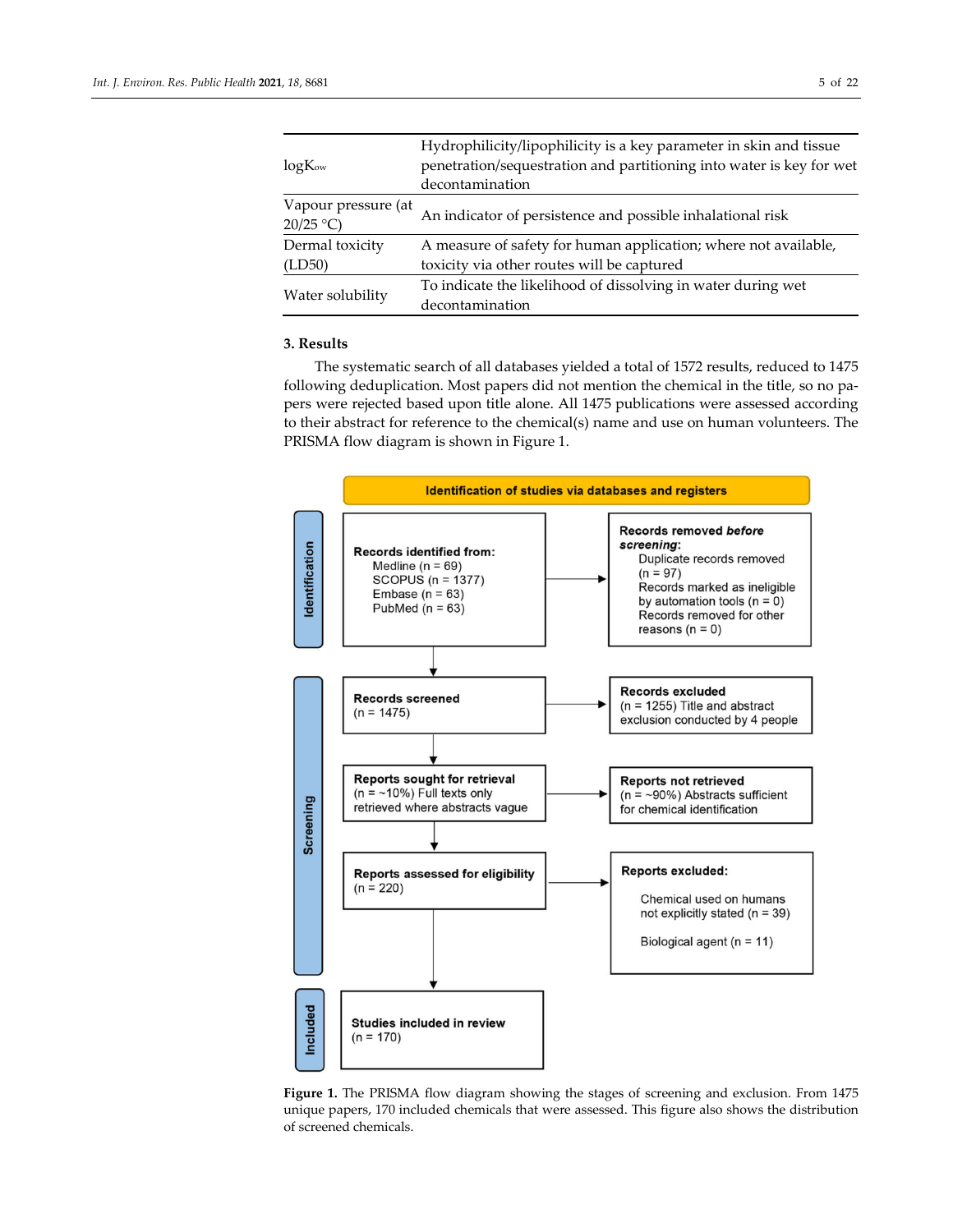## *3.1. Chemical Screening*

Of the 170 papers included for data extraction, a total of 171 unique chemicals were identified. A total of 78 chemicals were assigned to the red category, 54 to orange, and 39 to green (Tables 3 and 4).

The red category includes the banned organochlorine pesticide aldrin, organophosphate pesticides azinphos-methyl and monochrotophos, and the toxic metal-containing compounds hexavalent chromium and mercuric chloride. Also included in this category were lower molecular weight compounds such as the solvents ethyl acetate, dichloromethane, and toluene for their high risk to respiratory pathways and, in some cases, acute single application organ toxicity in human.

Chemicals that were mild to moderately toxic or had limited data available were placed into the orange category. These denote chemicals that may be suitable for use as simulants on human volunteers, but either require more information on their toxicity to human, or potential caveats to their use. For example, skin sensitizers could be used, but only at concentrations below those that would initiate sensitization or could induce a reaction in sensitized individuals. Due to either a lack of available toxicological data or high uncertainty in identifying doses safe to use on humans, the chemicals in the orange category were not considered further. However, depending on the dosage used, the methodological design, and the context of the study, the authors do not rule out that with proper precautions, these chemicals may be used in studies involving human dermal exposure. The full list of red and orange category chemicals can be found in Table 3.

Chemicals that fell into the green category included benzyl and methyl salicylate, which have been used in human volunteer decontamination studies [4,13,14], low toxicity insect repellent such as *N*,*N*-Diethyl-meta-toluamide (DEET), and plant secondary metabolites and derivatives such as ammonium glychryzzate, rosmarinic acid, and curcumin. Predictably, many chemicals found in commercially available topical sunscreens were also identified. These included avobenzone, octocrylene, and octyl methoxycinnamate. Figure 2 shows the reasons for removal of red and orange category chemicals and the predominant use of the green category chemicals.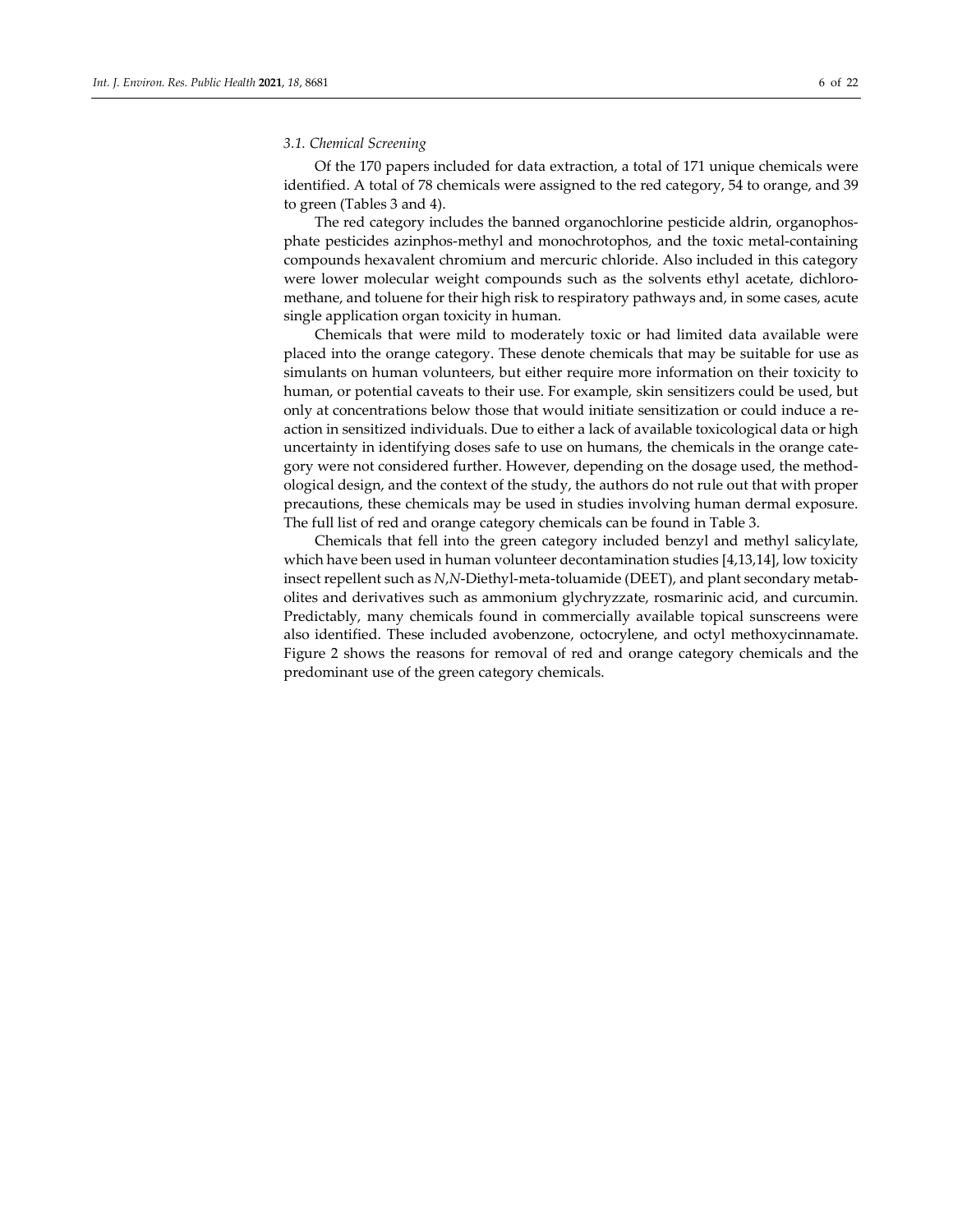| <b>Reason for Removal (Red Category)</b>                                                                                                                                                                                                                                                                                                                        |                                                                                                                                                                                                                                                                                             |                                                                                                                                                                                           |                                                                                                                                                                                                                                                |                                                                                                                                                                                                                                                         |                                                                                           |                                                                                  |                                                     |                                      |  |  |
|-----------------------------------------------------------------------------------------------------------------------------------------------------------------------------------------------------------------------------------------------------------------------------------------------------------------------------------------------------------------|---------------------------------------------------------------------------------------------------------------------------------------------------------------------------------------------------------------------------------------------------------------------------------------------|-------------------------------------------------------------------------------------------------------------------------------------------------------------------------------------------|------------------------------------------------------------------------------------------------------------------------------------------------------------------------------------------------------------------------------------------------|---------------------------------------------------------------------------------------------------------------------------------------------------------------------------------------------------------------------------------------------------------|-------------------------------------------------------------------------------------------|----------------------------------------------------------------------------------|-----------------------------------------------------|--------------------------------------|--|--|
| Probable<br>Reprotoxin                                                                                                                                                                                                                                                                                                                                          | Probable Carcinogen                                                                                                                                                                                                                                                                         | Acute<br>Toxicity<br>(Oral)                                                                                                                                                               | <b>Acute Toxicity</b><br>(Dermal)                                                                                                                                                                                                              | <b>Dermal</b><br>Corrosion/<br>Irritation                                                                                                                                                                                                               | <b>Banned</b><br>Substance                                                                | Probable<br>Teratogen                                                            | Acute<br>Toxicity<br>(Inhalation)                   | Endocrine<br>Disruptor               |  |  |
| Beclomethasone<br>dipropionate<br>Budesonide<br>Diflorasone<br>diacetate<br>Dimethylacetami<br>de<br>Dimethylformami<br>de<br>Ethylhexyl<br>benzoate<br>Fluazifop-butyl<br>Methotrexate<br>N-Methyl-2-<br>pyrrolidone<br>Penconazole<br>Retinyl palmitate<br>Styrene<br>Tebuconazole<br>Titanium dioxide<br>Toluene<br>$Tris(2-$<br>ethylhexyl)trimell<br>itate | 1,1,1-trichloroethane<br>$2,4,5-$<br>Trichlorophenoxyaceti<br>c acid<br>Bromodichloromethan<br>e<br>Carbaryl<br>Chromium<br>Dichloromethane<br>Epoxiconazol<br>Halometasone<br>Hydroquinone<br>Musk Ketone<br>Musk Xylene<br>Pirimicarb<br>Propoxur<br>Tetrachloroethene<br>Trichloroethene | Cyfluthrin<br>Deltamethr<br>in<br>Diclofenac<br>sodium<br>Ethion<br>Flurbiprofe<br>n<br>Indometha<br>cin<br>Ketoprofen<br>Lindane<br>Methyl<br>formate<br>Nonane<br>Selenium<br>Triclopyr | Cyanamide<br>$1,3-$<br>dichloroprope<br>ne (cis)<br>Iloprost<br>Laurocapram<br>m-xylene<br>N-Octyl<br>bicycloheptene<br>dicarboximide<br>Nicotine<br>p-<br>phenylenedia<br>mine<br>Promestriene<br>Propetamphos<br>Pyrethrin<br>(unspecificed) | Ethyl glycolate<br>Glycolic acid<br>Lactic acid<br>Lauryldimethyla<br>mine oxide<br>Mercury (II)<br>chloride<br>$N, N-$<br>Dimethylethylam<br>ine<br>Sodium<br>metasilicate<br>Sodium silicate<br>Stearamine oxide<br>Tripropylene<br>glycol diacrylate | Aldrin<br>Dieldrin<br>Diquat<br>Guthion<br><b>MGK11</b><br>Monocrotop<br>hos<br>Parathion | Dipyrithio<br>ne<br>Furosemid<br>e<br>Trimethyl<br>pentanyl<br>diisobutyr<br>ate | 3-Carene<br>Methyldibro<br>mo<br>glutaronitril<br>e | Dihydrotestoste<br>rone<br>Estradiol |  |  |
|                                                                                                                                                                                                                                                                                                                                                                 |                                                                                                                                                                                                                                                                                             |                                                                                                                                                                                           |                                                                                                                                                                                                                                                | <b>Reason for Removal (Orange Category)</b>                                                                                                                                                                                                             |                                                                                           |                                                                                  |                                                     |                                      |  |  |
| Irritant (Skin)                                                                                                                                                                                                                                                                                                                                                 | Irritant (Eye)                                                                                                                                                                                                                                                                              |                                                                                                                                                                                           | Not enough Available<br>Information                                                                                                                                                                                                            | <b>May Cause</b><br><b>Allergic Reaction</b>                                                                                                                                                                                                            | Cholinester<br>ase<br>Inhibitor                                                           | <b>Conflicting Information</b>                                                   |                                                     | Irritant<br>(Respiratory)            |  |  |

**Table 3.** Red and orange category chemicals and their primary reason for exclusion.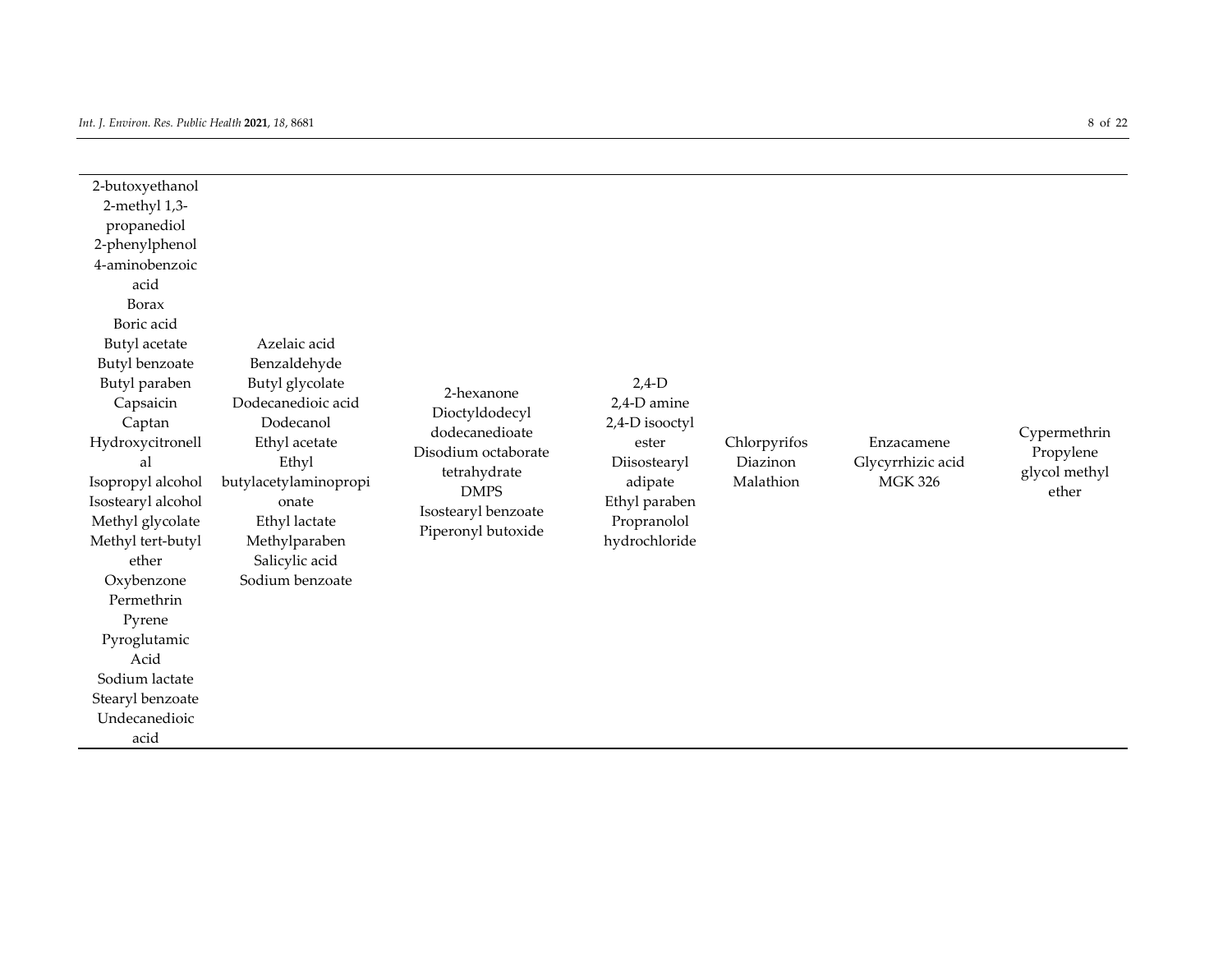|         | Chemical                | CAS-<br>Number | References  | Molecular<br>Weight | <b>logKow</b> | <b>Vapour Pressure (Pa</b><br>at 20-25 $^{\circ}$ C) | <b>Acute Toxicity</b>                    | Solubility at<br>20/25 °C (mg/L) |
|---------|-------------------------|----------------|-------------|---------------------|---------------|------------------------------------------------------|------------------------------------------|----------------------------------|
|         | 2-ethylhexyl salicylate | 118-60-5       | $[23 - 26]$ | 250.3               | 6.36          | 0.018                                                | >5000 mg/kg-Dermal-<br>Rat               | < 0.5                            |
|         | Benzyl alcohol          | $100 - 51 - 6$ | $[27]$      | 108.1               | 1.1           | 13.3                                                 | 2000 mg/kg-Dermal-<br>Rabbit             | 40,000                           |
|         | Benzyl salicylate       | 118-58-1       | [28, 29]    | 228.2               | 4.31          | 0.01                                                 | 14,150 mg/kg-Dermal-<br>Rabbit           | 8.8                              |
|         | <b>Butyl</b> lactate    | 138-22-7       | $[30]$      | 146.2               | 0.8           | 53                                                   | >5000 mg/kg-Dermal-<br>Rabbit            | 40                               |
|         | <b>DEET</b>             | 134-62-3       | $[31 - 38]$ | 191.3               | 2.02          | 0.26                                                 | 4280 mg/kg-Dermal-<br>Rabbit             | $<$ 1000                         |
|         | Dibutyl adipate         | 105-99-7       | $[39]$      | 258.4               | 4.17          | 0.021                                                | 19,000 mg/kg-Dermal-<br>Rabbit           | 35                               |
|         | Dibutyl phthalate       | 84-74-2        | $[40 - 43]$ | 278.3               | 4.5           | 0.0026                                               | 20,000 mg/kg-Dermal-<br>Rabbit           | 11.4                             |
| Liquids | Diethyl phthalate       | 84-66-2        | $[40 - 44]$ | 222.2               | 2.42          | 0.26                                                 | >22,400 mg/kg-Dermal-<br>Rat             | 932                              |
|         | Diethyl sebacate        | 110-40-7       | $[39]$      | 258.4               | 3.92          | 0.067                                                | 14,470 mg/kg-Oral-Rat                    | 16                               |
|         | Diethylhexyl adipate    | 103-23-1       | [39, 45]    | 370.6               | 8.1           | 0.0001                                               | >2000 mg/kg-Dermal-<br>Rat               | 0.0032                           |
|         | Diethylhexyl sebacate   | $122 - 62 - 3$ | $[39]$      | 426.7               | 10.08         | 0.000024                                             | $>15,029$ mg/kg - Dermal -<br>Rabbit     | <1                               |
|         | Diisopropyl adipate     | 6938-94-9      | $[39]$      | 230.3               | 3.39          | 5.946                                                | $>2000$ mg/kg-Dermal-<br>Rat             | 500                              |
|         | Diisopropyl sebacate    | 7491-02-3      | $[39]$      | 286.4               | 4.63          | 0.13                                                 | $>2000$ mg/kg-Oral-<br>Mouse             | $\overline{2}$                   |
|         | Dimethyl malonate       | 108-59-8       | $[39]$      | 132.1               | $-0.05$       | 120                                                  | >5000 mg/kg-Dermal-<br>Rabbit            | 99,000                           |
|         | Dioctyl terephthalate   | 4654-26-6      | $[44]$      | 390.6               | 8.34          | 0.001                                                | $>19,680$ mg/kg - Dermal -<br>Guinea pig | 0.0002                           |

**Table 4.** Full list of the chemicals in the green category and their physicochemical properties. The table is divided by state at room temperature.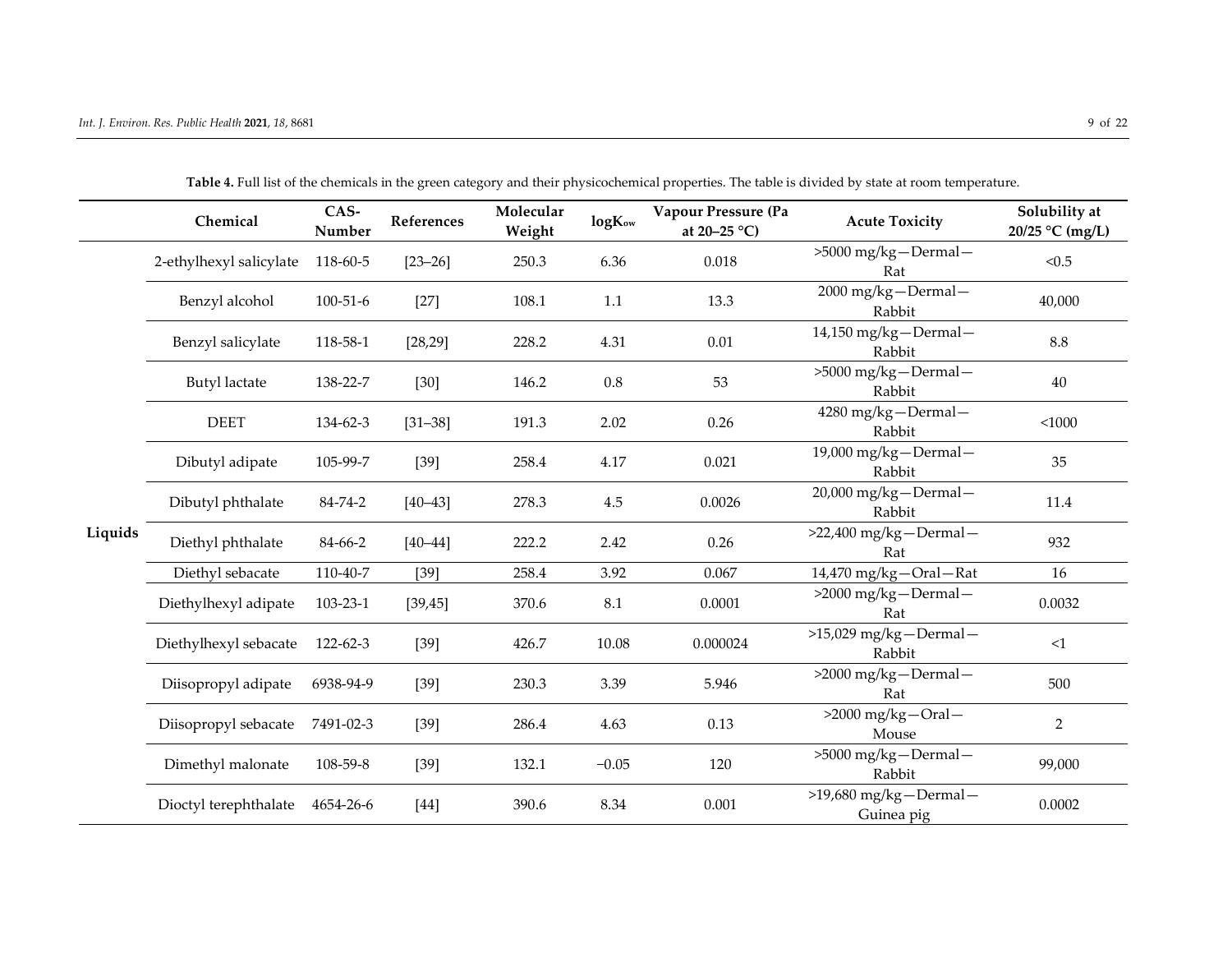|        | Ethyl benzoate            | 93-89-0         | $[45]$                    | 150.2 | 2.64           | 24         | $>2000$ mg/kg-Dermal-                           | 720      |
|--------|---------------------------|-----------------|---------------------------|-------|----------------|------------|-------------------------------------------------|----------|
|        |                           |                 |                           |       |                |            | Rabbit                                          |          |
|        | Homosalate                | 118-56-9        | $[26]$                    | 262.3 | 6.34           | 0.015      | >5000 mg/kg-Dermal-<br>Rabbit                   | 0.4      |
|        | Isobutyl benzoate         | 120-50-3        | $[45]$                    | 178.2 | 3.23           | 3.54       | 20,000 mg/kg-Dermal-<br>Rabbit                  | 98.3     |
|        | Isopropyl lactate         | 617-51-6        | $[30]$                    | 132.2 | 0.31           | 82.93      | $2500$ mg/kg $-$<br>Intramuscular-Guinea<br>pig | 183,000  |
|        | Methyl benzoate           | 93-58-3         | $[45]$                    | 136.2 | 2.12           | 50.66      | >2000 mg/kg-Dermal-<br>Rat                      | 2100     |
|        | Methyl lactate            | 547-64-8        | $[30]$                    | 104.1 | $-0.67$        | 466.6      | >2000 mg/kg-Oral-Rat                            | Miscible |
|        | Methyl salicylate         |                 | 119-36-8 [11,12,14,22,46] | 152.2 | 2.55           | 4.57       | 700 mg/kg-Dermal-<br>Guinea Pig                 | 625      |
|        | Musk ambrette             | 83-66-9         | $[47]$                    | 268.3 | $\overline{4}$ | 0.0017     | $>2000$ mg/kg-Dermal-<br>Rabbit                 | 2.41     |
|        | Octocrylene               | 6197-30-4       | $[48]$                    | 361.5 | 6.1            | 0.0000042  | $>2000$ mg/kg-Dermal-<br>Rat                    | 0.04     |
|        | Octyl<br>methoxycinnamate | 5466-77-3       | [25, 26, 49, 50]          | 290.4 | 6.1            | 0.003      | >5000 mg/kg-Dermal-<br>Rat                      | <1       |
|        | Propylene glycol          | $57 - 55 - 6$   | $[51]$                    | 76.1  | $-0.92$        | 10.6       | 20,800 mg/kg-Dermal-<br>Rabbit                  | Miscible |
|        | Tocopheryl acetate        | 58-95-7         | $[52]$                    | 472.7 | 10.89          | 1.12       | >3000 mg/kg-Dermal-<br>Rat                      | < 1000   |
|        | Ammonium<br>glycyrrhizate | 53956-04-0      | $[27]$                    | 840   | $-0.9$         | Presumed 0 | 12,700 mg/kg-Oral-<br>Mouse                     | 1000     |
| Solids | Avobenzone                | 70356-09-1      | $[50]$                    | 310.4 | 4.51           | 0.00018    | $>1000$ mg/kg-Dermal-<br>Rat                    | 2.2      |
|        | Benzoic acid              | $65 - 85 - 0$   | [45, 53]                  | 122.1 | 1.87           | 0.09       | 10,000 mg/kg-Dermal-<br>Rabbit                  | 3000     |
|        | Bisdisulizole<br>disodium | 180898-37-<br>7 | $[54]$                    | 674.6 | $-2$           | 0.00014    | >20 000 mg/kg-Dermal-<br>Rat                    | 509      |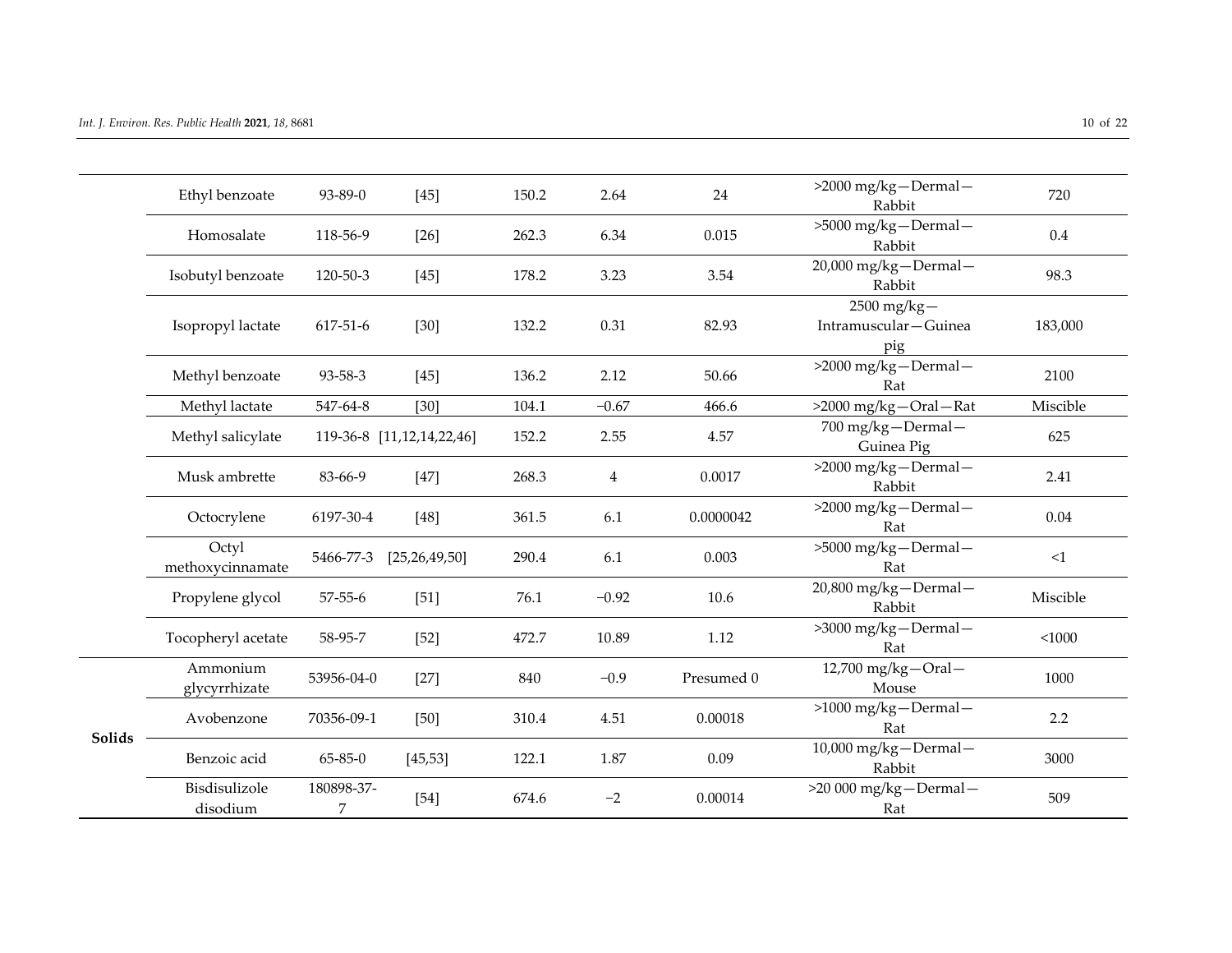| Cetyl alcohol                | 36653-82-4             | $[45]$   | 242.4 | 6.83    | 0.0008                | $>2600$ mg/kg-Dermal-<br>Rabbit | $\boldsymbol{0}$ |
|------------------------------|------------------------|----------|-------|---------|-----------------------|---------------------------------|------------------|
| Coumarin                     | $91 - 64 - 5$          | [55, 56] | 146.1 | 1.39    | 0.12                  | $>2000$ mg/kg-Dermal-<br>Rat    | 1700             |
| Curcumin                     | 458-37-7               | $[57]$   | 368.4 | 3.29    | $4.1 \times 10^{-10}$ | >5000 mg/kg-Dermal-<br>Rabbit   | 3                |
| Diisocetyl<br>dodecanedioate | 131252-83-<br>$\theta$ | $[39]$   | 679.1 | 18.9    | $4.7 \times 10^{-12}$ | >5000 mg/kg-Oral-Rat            | $\boldsymbol{0}$ |
| Disodium sebacate            | 17265-14-4             | $[39]$   | 246.2 | $-4.9$  | 0.000133322           | $>2000$ mg/kg-Dermal-<br>Rat    | 19,880           |
| Rosmarinic acid              | 20283-92-5             | $[58]$   | 360.3 | 1.82    | $1.4 \times 10^{-10}$ | 561 mg/kg-Intravenous-<br>Mouse | 41               |
| Sebacic acid                 | $111 - 20 - 6$         | $[39]$   | 202.3 | 2.2     | 0.0000073             | $>2000$ mg/kg-Dermal-<br>Rat    | 1000             |
| Sodium adipate               | 7486-38-6              | $[39]$   | 190.1 | $-5.03$ | 0.002                 | >7940 mg/kg-Dermal-<br>Rabbit   | 50,000           |
|                              |                        |          |       |         |                       |                                 |                  |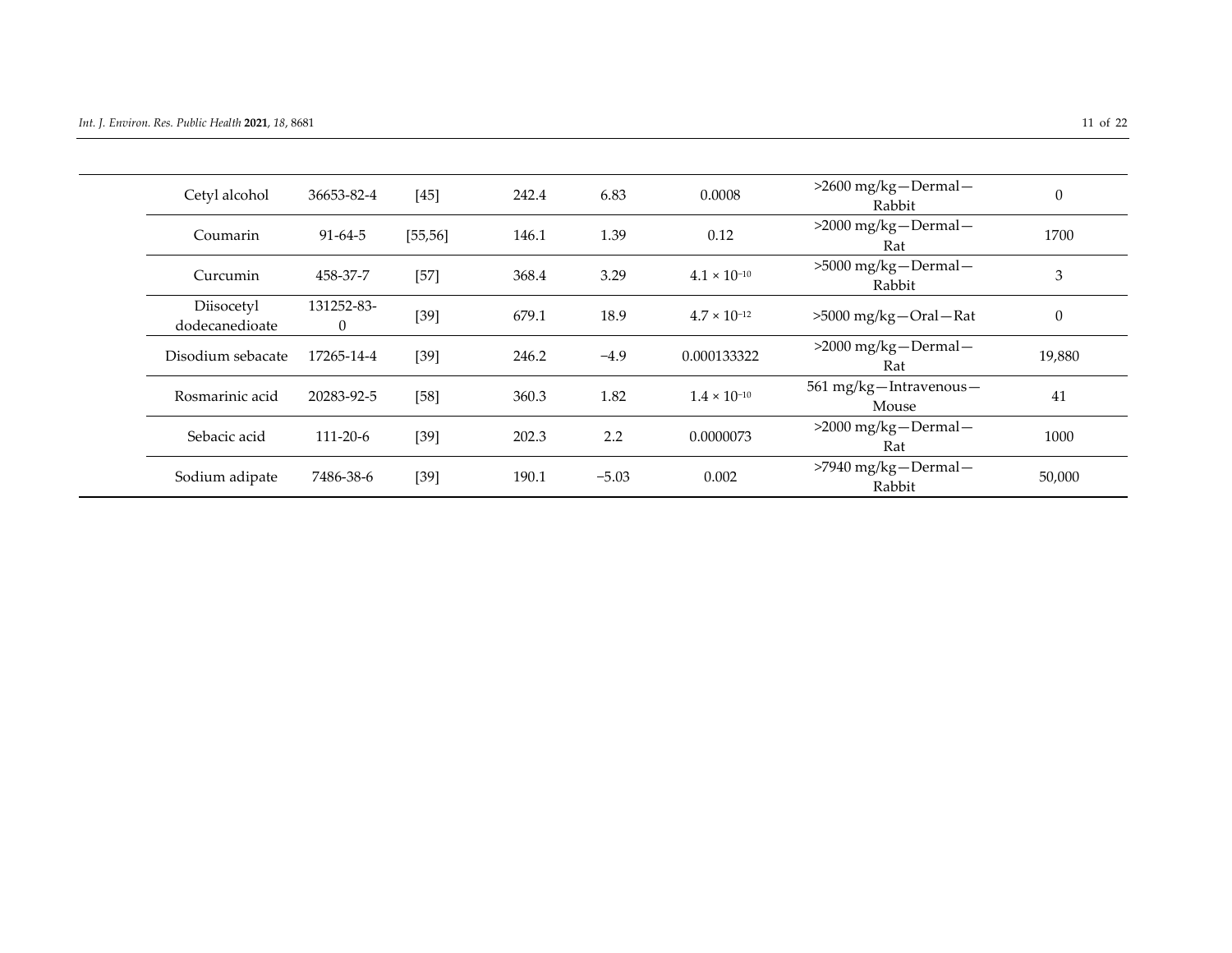# *3.2. Physicochemical Property Mapping*

The physicochemical properties of the 40 chosen chemicals covered diverse ranges. For example, the solid compound rosmarinic acid possesses a vapour pressure ten orders of magnitude lower than the liquid methyl salicylate, the liquid diethylhexyl sebacate has a logKow of 10.08, while solid disodium sebacate has a logKow of −4.9.

Due to varying magnitude of physicochemical properties identified, quantifying values as discreet values (low, medium, high) was not suitable. Discrete magnitude categories are subjective and what would be considered, e.g., high in this study, may be low in another based on the compounds of interest. Instead, key physicochemical properties are displayed in Figure 3 as scatter plots. Dermal LD50 values were for rat, rabbit, or guinea pig and, where data was available from more than one species, the lowest is presented. There were 7 chemicals that did not have available dermal toxicity data, so LD50 values were used from alternative routes of application: Ammonium glycyrrhizate (Oral— Mouse), diethyl sebacate (Oral—Rat), diisopropyl sebacate (Oral—Mouse), diisocetyl dodecanedioate (Oral—Rat), isopropyl lactate (Intramuscular—Guinea pig), methyl lactate (Oral—Rat), and rosmarinic acid (Intravenous—Mouse).

In addition to logKow and vapour pressure, the water solubility and molecular weights of solid chemicals are represented in Figure 4.

The full physicochemical property list of green category chemicals can be found in Table 4.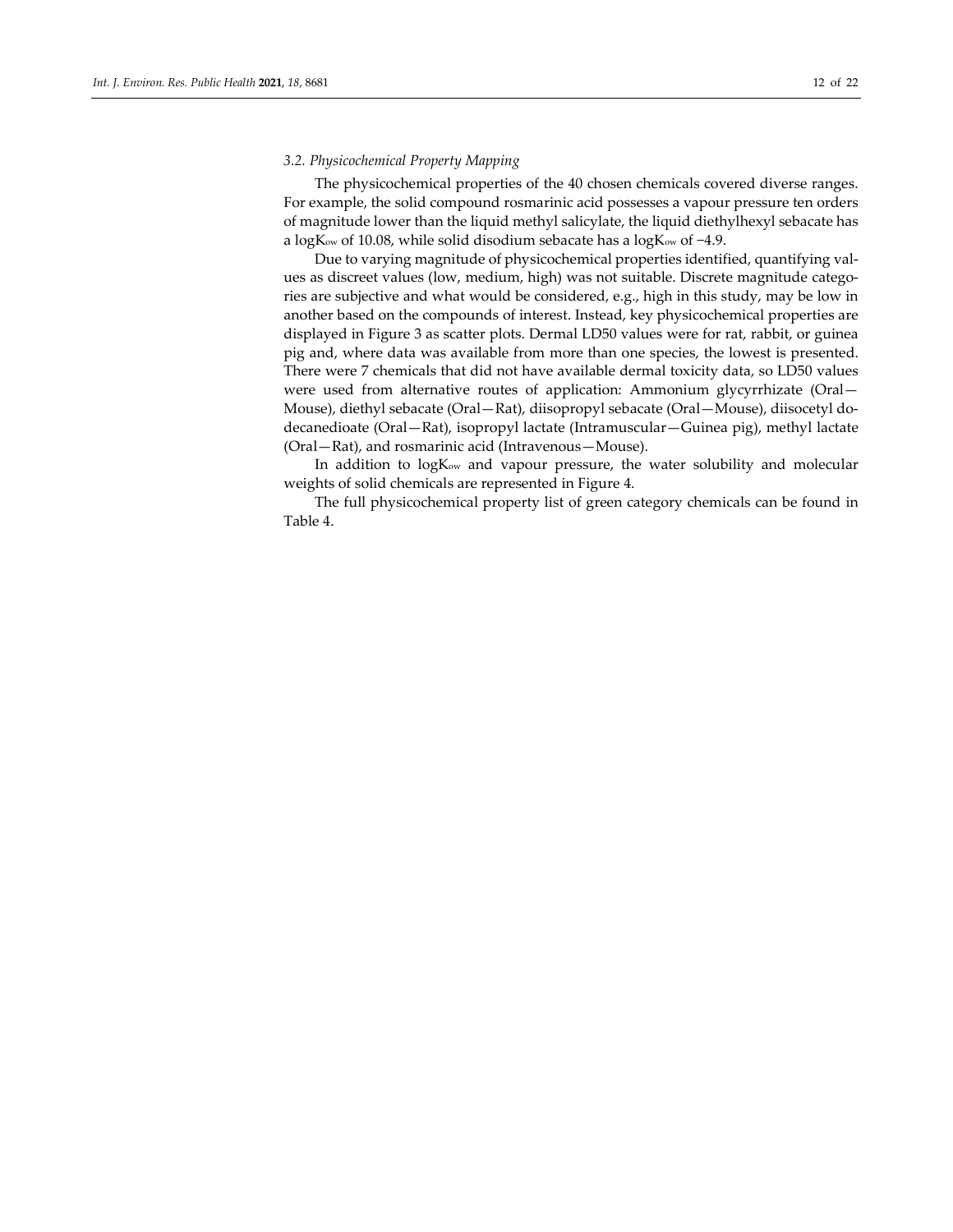

## **Reasons for removal (red category)**

**Total red category chemicals = 78**



# **Reasons for removal (orange category)**

**Total orange category chemicals = 54**

# **Most common usage (green category)**



**Total green category chemicals = 39**

**Figure 2.** Exclusion characteristics of red and orange category chemicals, and the source/most-common commercial use of the green category chemicals.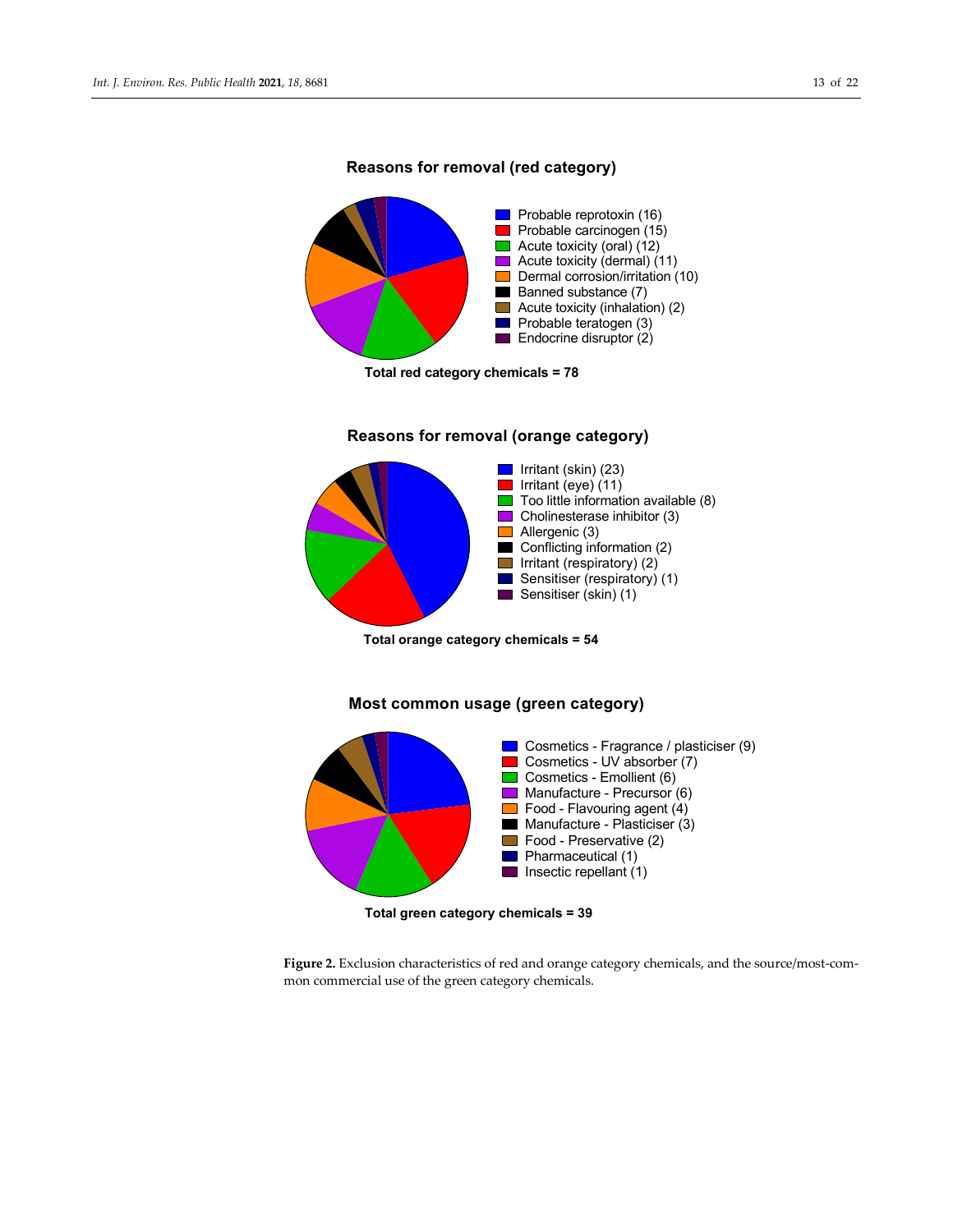

**Figure 3.** Physicochemical properties of room temperature liquids (top) and solids (bottom) in the green category. Ammonium glycyrrhizate (\*) has 0 vapour pressure despite 0 being undefined on a logarithmic scale.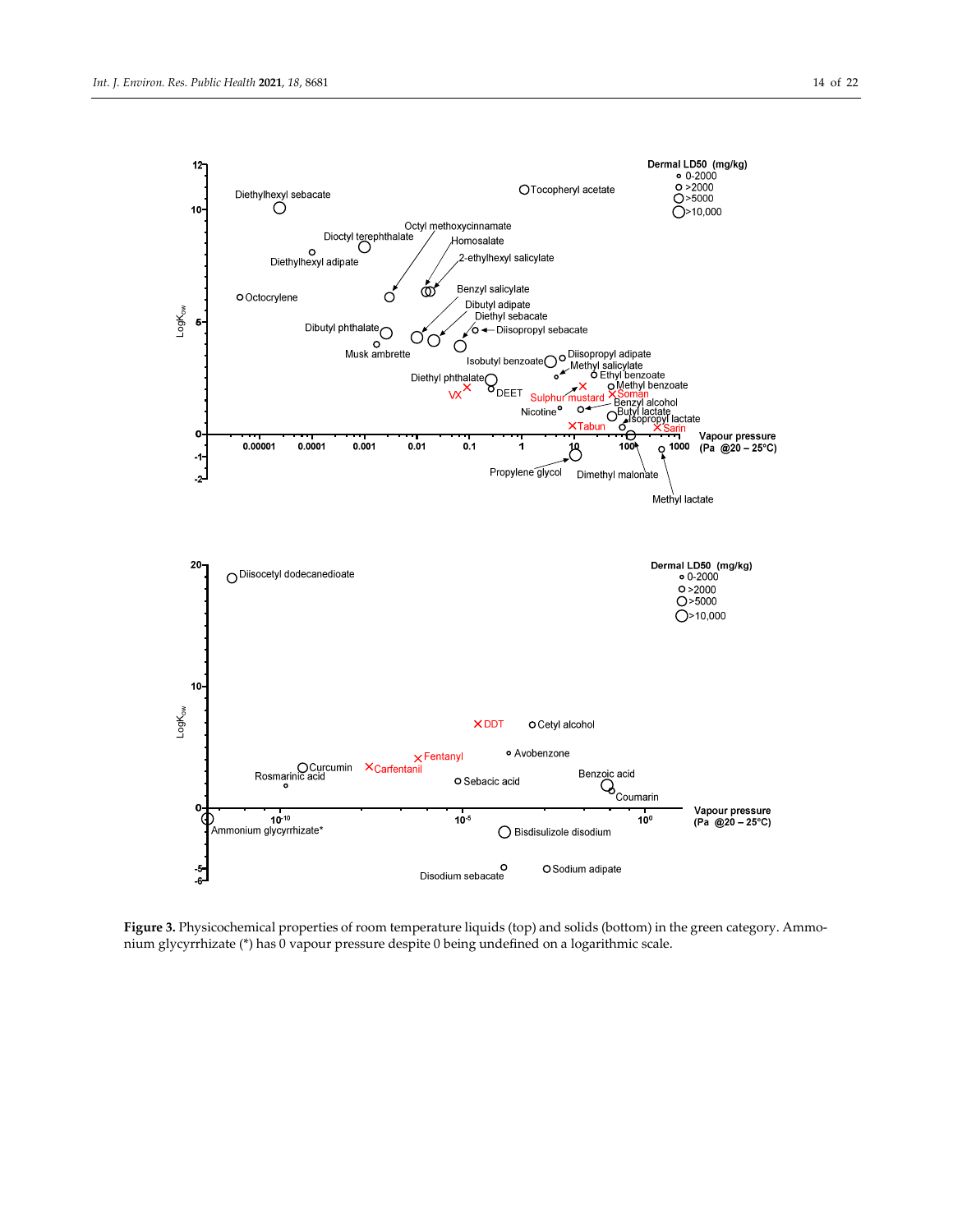

**Figure 4.** The solid compounds in the green category are plotted according to water solubility and molecular weight. (\*) indicates 0 mg/L solubility despite 0 being undefined on a logarithmic scale.

#### **4. Discussion**

While this review has focussed specifically on retrieving data from studies in which chemicals have been applied to humans, it was inevitable that due to the unrestricted article publication date, that some studies would have utilised chemicals that would not be approved for use today. This is particularly the case for the series of studies conducted by Feldmann et al. [59] in which agrochemicals such as Aldrin, Monocrotophos and parathion were applied to the skin of volunteers. This study, published in 1974, reported the subsequent urinary excretion of carbon 14 radiolabelled versions of a range of pesticides also including azinphos-methyl (guthion) and diquat that were still in legal use, at the time this study was published.

The most common reason for chemicals to be excluded from this study was their subsequent identification as carcinogens, mutagens, reprotoxins and/or teratogens. While each chemical was only labelled with one reason for exclusion, many chemicals reported a combination of toxicities such as trichloroethylene which is both carcinogenic and mutagenic. Where this occurred the first reason for removal found in the literature was chosen. Although exposure levels responsible for these detrimental effects are often far greater than would be utilised in decontamination studies, there is no reason to include such hazardous chemicals when their physicochemical properties are represented by less hazardous alternatives.

Due to the nature of decontamination studies, dermal toxicity was seen as the most appropriate measure for toxicity in this review, however inhalational toxicity must be taken into account when utilising simulants with high volatility/vapour pressure. Oral toxicity is only relevant because during realistic decontamination protocols volunteers remove the contamination in indiscriminate ways, with potential for hand-to-mouth transfer or spread to more sensitive areas of the body such as the face, eyes or nose. While dermal studies are conducted to limit contact between the simulant and the mouth, it cannot be fully mitigated. Therefore, it is not advised that any chemical carrying the GHS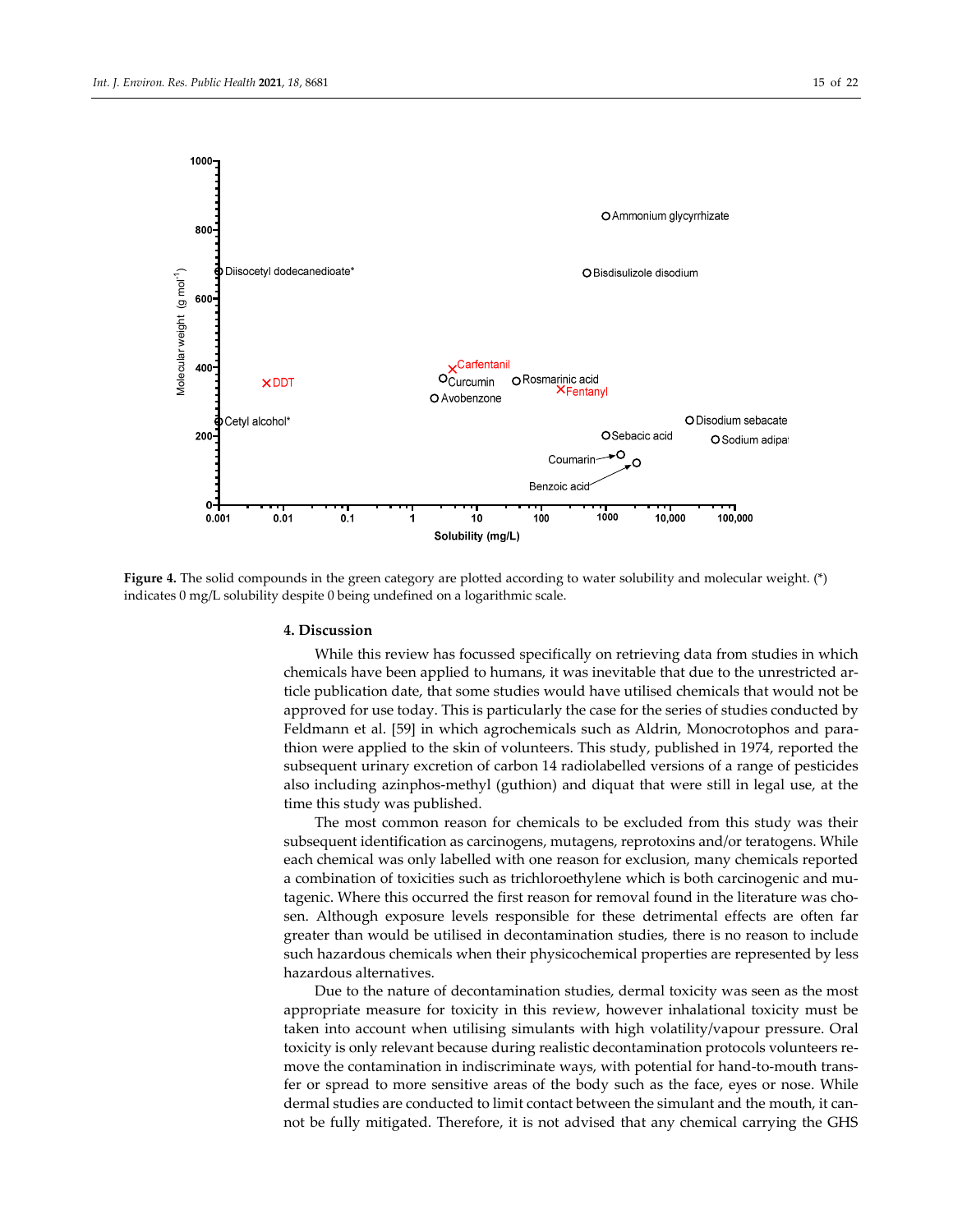classifications outlined in the red category are used as simulants as the risk of accidental intake cannot easily be controlled.

The chemicals removed for dermal corrosion/irritation tended to be acids such as lactic acid, or alkalines such as sodium silicate. In addition, the metal containing complex mercuric chloride was excluded for reasons of corrosion, both to skin and mucosal membranes; however, the compound is also categorised as acutely toxic, mutagenic, and reprotoxic.

Two chemicals were included in the red category for their intrinsic physiological properties. Estradiol and 5α-dihydrotestosterone are both hormones for reasons of ethical consideration and possible difficulty in identification of the exogenous contribution of the simulant during biomonitoring, use of these hormones are not considered further.

While chemicals in the orange category have been excluded from consideration for use as simulants, it is important to note that some of the chemicals may be suitable for application to humans, if the dose applied and the risk assessments in place are appropriate. Benzophenone-3 is a common ingredient in UV-protective sunscreens and is licenced for use in formulations up to 6% *w*/*w* [60] due to the low risk it poses to human health but it is placed in the orange category due to the possibility of skin, eye, and respiratory irritation, and its contact and photo-allergenic potential, especially if applied undiluted. Simulants are most commonly applied undiluted as the diluents may enhance or retard penetration due to inter-simulant interactions or through changes to the conditions of the skin (e.g., the common penetration enhancer urea causes hydration of the stratum corneum [61]). As a result, undiluted benzophenone-3 would require a thorough risk assessment to be conducted to ensure the safety of the dose used in the study. Similarly, malathion has previously been used as a simulant for VX [62] and is the active ingredient in Derbac-M, a lice shampoo at a concentration of 0.5% *w*/*w*. Malathion is an organophosphate insecticide of relatively low dermal toxicity (dermal LD50—2330 mg/kg (rabbit)) which is readily metabolised into the more toxic malaoxon. In addition to the toxicity of its metabolites, the cholinergic effects of the required dose of malathion would need to be investigated prior to its use—for example, using the benchmark dose approach of the US EPA. Using this method, based on 20% inhibition of blood ACholE activity in rabbit at 127 mg/kg/d, with an uncertainty factor of 100, the benchmark dose would be 1.27 mg/kg/d [63].

Due to the toxicity of many of the chemicals in the orange category, any study would be heavily dose-dependent. For a controlled cross-over study design in which volunteers acts as their own control across multiple study sessions, multiple applications would be required on consecutive study sessions, increasing the potential for toxicity. Naturally, controlled cross-over studies should be designed in such a way that no residual dose is still present systemically or returned to baseline levels, however the possibility for "subchronic" accumulation cannot be negated including in target tissues. In addition, many compounds such as 2,4-D, ethyl paraben and malathion are sensitizers that could induce allergenicity when applied neat in multiple consecutive doses.

logK<sub>ow</sub> and vapour pressure are the most important physicochemical properties defining the usefulness of chemicals for assessment of dermal penetration, a commonly measured parameter in human decontamination studies. It is well known that lipophilic compounds (positive values of logKow) have the ability to "pool" within the stratum corneum and deeper layers of tissue, a phenomenon sometimes referred to as the reservoir concept  $[64,65]$  and proportional to the magnitude of  $log K_{ow}$ . Decontamination efficacy is chemical dependant, and logKow has a direct effect on this.

A high vapour pressure indicates a compound's "readiness" to evaporate or "offgas" while a low vapour pressure indicates that a compound is persistent and unlikely to evaporate. In the context of environmental remediation Wyke et al. [66] previously quantified high vapour pressure as anything above 1.3 Pa and low vapour pressure below 1.3 × 10−4 Pa, with the range in between gradually increasing the likelihood of volatilising. Given the varying environmental conditions during a possible mass casualty incident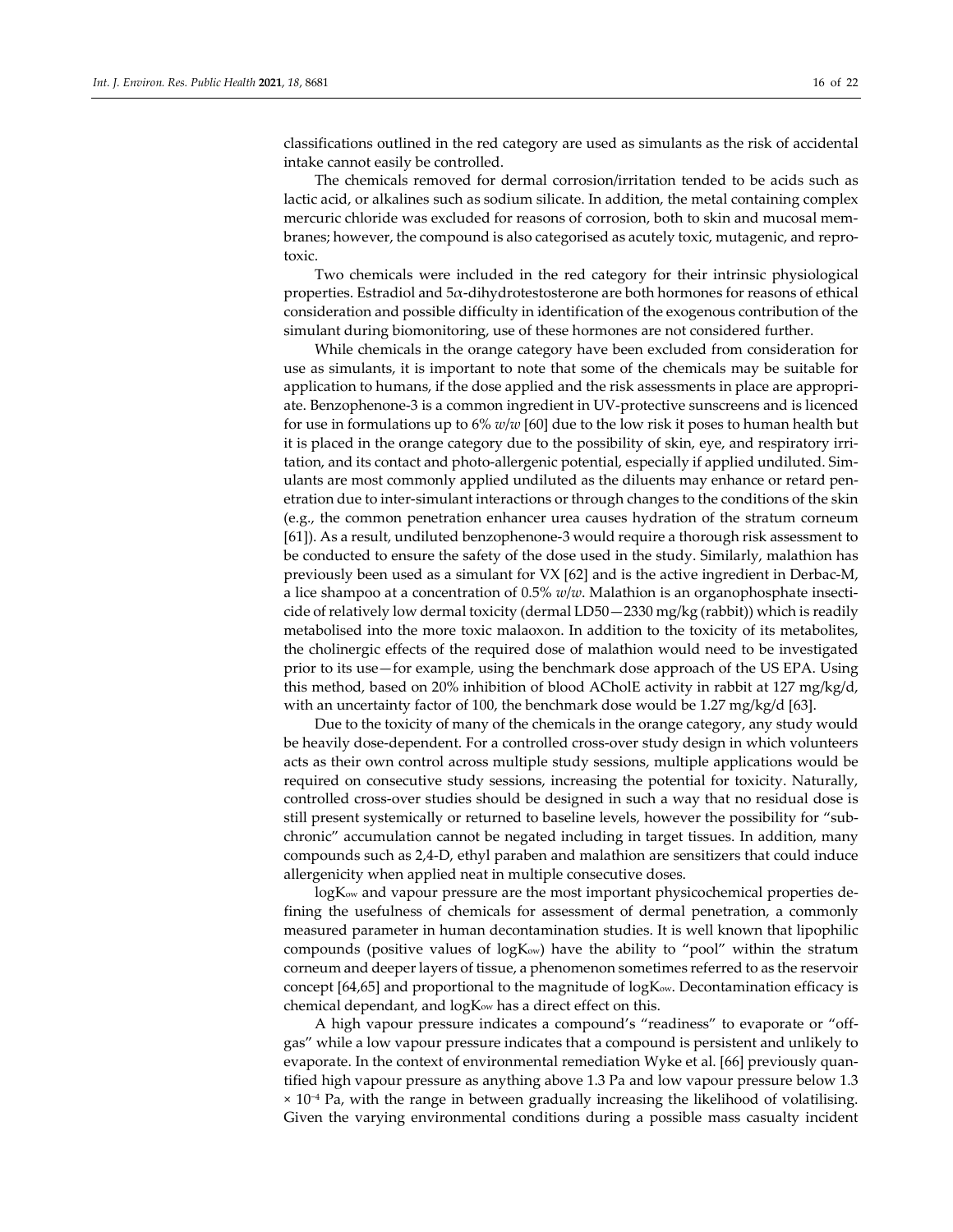however, these values should be used as nothing more than a rough guide. Vapour pressure is an important consideration during casualty decontamination. High vapour pressure contaminants may pose a respiratory threat but may also "self-decontaminate" through evaporation, while low vapour pressure compounds are less likely to pose a respiratory threat, but are more likely to persist and continue to penetrate skin and/or be transferred between casualties, first responders, and health personnel for a longer period of time. Vapour pressure is of particular importance to liquid simulants as solid simulants tend to be less volatile. The vapour pressures of the liquid simulants identified in this review range over eight orders of magnitude, with octocrylene being the most persistent liquid and methyl lactate being the least. The remaining liquid simulants identified are well dispersed through the range, covering each order of magnitude, ensuring that whether a high, medium or low vapour pressure simulant is required for a particular study, there are multiple simulant options available. The identified liquid simulants also cover a wide range of lipophilicities, with diethylhexyl sebacate being highly lipophilic (logKow = 10.08) and propylene glycol being relatively hydrophilic (logKow = −0.92). Figure 3 clearly also shows a trend between increasing vapour pressure and decreasing logKow, as would be expected.

Previous studies have focussed on using simulants specifically to represent one or two live CWAs, whereas recent studies [28,29] have focussed more on physicochemical diversity as being more important. If decontamination methods are effective against wider ranges of physicochemical properties, they are more likely to be effective against chemicals with wide ranging physicochemical properties, they are more likely to be effective when the contaminant identity is unknown. Despite this, it is clear that the simulants identified in this review overlap relatively well with physicochemical properties of agents of concern. Figure 3 (upper) shows five liquid threat agents, sulphur mustard, soman, tabun, sarin and VX, while Figure 3 (lower) and Figure 4 show three solid chemical threats, fentanyl, carfentanil and DDT. The compounds are relatively clustered towards the high vapour pressure, low log $K_{ow}$  compounds; however, they still span almost four orders of magnitude in terms of vapour pressure and two orders of magnitude with regards to logKow. Despite methyl salicylate being commonly used as a simulant for sulphur mustard, it is clear to see that the two compounds have fairly different vapour pressures and slightly different lipophilicities. It could be seen that the slightly more volatile ethyl benzoate would be a better simulant; however, this further highlights the limitations associated with choosing one simulant to represent only one agent of concern. Instead, the figure shows that a decontamination study conducted on multiple compounds of varying physicochemical characteristics would give the best understanding of the decontamination efficacy of interventions on unidentified chemicals in an emergency situation.

The Majority of published decontamination studies have focused upon removal of contaminants from skin [3,22,67] or hair [9,13,68,69]. Although this is extremely useful, especially considering transfer to first responders, other casualties, hospital staff, etc., it is less useful in interpreting likely improved outcomes for the exposed casualty. To understand this, a measure of systematic exposure such as blood or urine levels of simulants is more appropriate. When choosing simulants for a decontamination study that involves a measure of systemic exposure, the endogenous levels and exogenous sources of the proposed simulant should be taken into account together with how readily the simulant crosses the skin.

The stratum corneum is an effective barrier against ingress of chemicals, and it is commonly accepted that compounds of mw >500 are less likely to penetrate this barrier without a carrier [70]. The solid simulants identified in this review range between 122.1 Da for benzoic acid and 840 Da for ammonium glycyrrhizate. While biomonitoring of simulants is becoming more widely accepted as an accurate measurement of decontamination efficacy [28], this relies on the simulant being able to penetrate the skin and become bioavailable. Of the 12 identified solid simulants, 9 are lower than 500 Da and could possibly be used for biomonitoring studies. However, the purpose of decontamination is not to just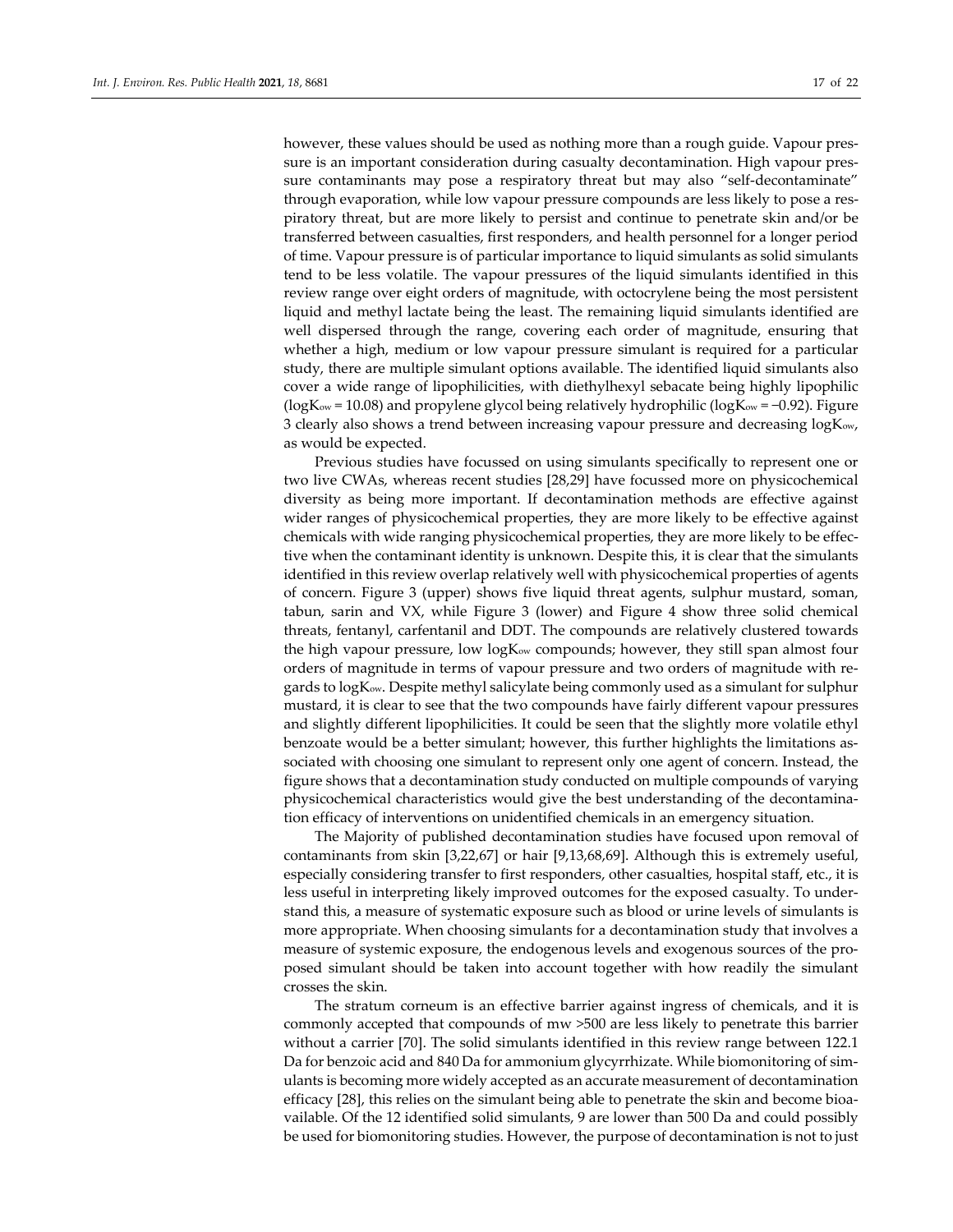reduce the morbidity and mortality of the afflicted casualty, but to also reduce the likelihood of external contamination from spreading to unaffected casualties, first responders, or surfaces. In that regard, any of the solids identified in this review including the three above 500 Da could be used in an assessment of surface contamination, through tape stripping [71], simulant concentration in decontamination effluent, or simulant present on dry decontamination materials.

For compounds that may be carried through the skin, the nature of the carrier can vary in composition. During wet decontamination, the potential carrier would be water or a soap–water solution which may carry chemical across the skin barrier, especially when the chemical is water soluble. It is worth noting that operational guidance and the recommended practices for the decontamination of powders by first responders varies between the UK and US. In the US, the Primary Response Incident Scene Management (PRISM) guidance [72] states that first responders should "use DRY decontamination unless contaminant is corrosive or in powder form". This would imply that wet decontamination is recommended for the removal of solid contaminants in the US. UK recommendations, in contrast, states in respect to improvised wet decontamination that "water should only be used for decontamination where casualty signs and symptoms are consistent with exposure to caustic substances such as acids or alkalis or the contamination has been identified as biological or radiological in nature" [1]. Studies to identify the effect of water decontamination on solid contaminants would need to consider water solubility of the simulant. Comparisons could be drawn between highly water-soluble and waterinsoluble powders, and effects related to hydration such as the wash-in effect [73] could be investigated. The powders identified through this review could be useful simulants as they cover a wide physicochemical range of water solubility (0–50,000 mg/L), vapour pressure ( $\sim$ 0–0.12 Pa spread over 11 orders of magnitude), and partition coefficient ( $\log K_{ow}$ range −5–18.9).

Factors not investigated in this study include the bioavailability and likelihood of penetration of the compounds and the feasibility of use of the chosen chemicals. High molecular weight compounds such as ammonium glycyrrhizate and diisocetyl dodecanedioate were included in this study as both were previously tested on humans; however, the studies they were involved in were Human Repeat Insult Patch Tests (HRIPT) evaluating skin irritation, rather than skin penetration. With molecular weights of 840 and 679.1 respectively it is unlikely that these compounds would be useful in dermal penetration studies, but they could be used for decontamination studies focused on removal from skin, hair, etc.

One limitation of this review is the lack of availability of LD50 data relating to humans or human skin surrogates (e.g., pig skin). The inclusion of such data would have given a better understanding of the likely toxicity of these compounds to humans; however, in the absence of such data, peer-reviewed and reliable LD50 values of other in vivo tests were included.

While this review recommends a particular list of chemicals for use as simulants based on their diverse physicochemical properties, it does not give any recommendations into the safe use of these chemicals, the dosages used in decontamination trials, nor the individual study design as decontamination studies can vary largely in objective and methodology. This review should therefore be seen as a tool to assist the choice of chemical simulant, which should be followed by rigorous risk assessment, ethical consideration, and study design.

#### **5. Conclusions**

Despite a wide array of chemicals being identified by this review, due to regulations, toxicities, and health hazards, the majority are not suitable for application to humans, especially in decontamination studies where volunteers routinely act as their own control over multiple conditions. A variety of chemicals were identified but not assessed due to specific requirements in risk assessment, dose control, and study methodology. The 40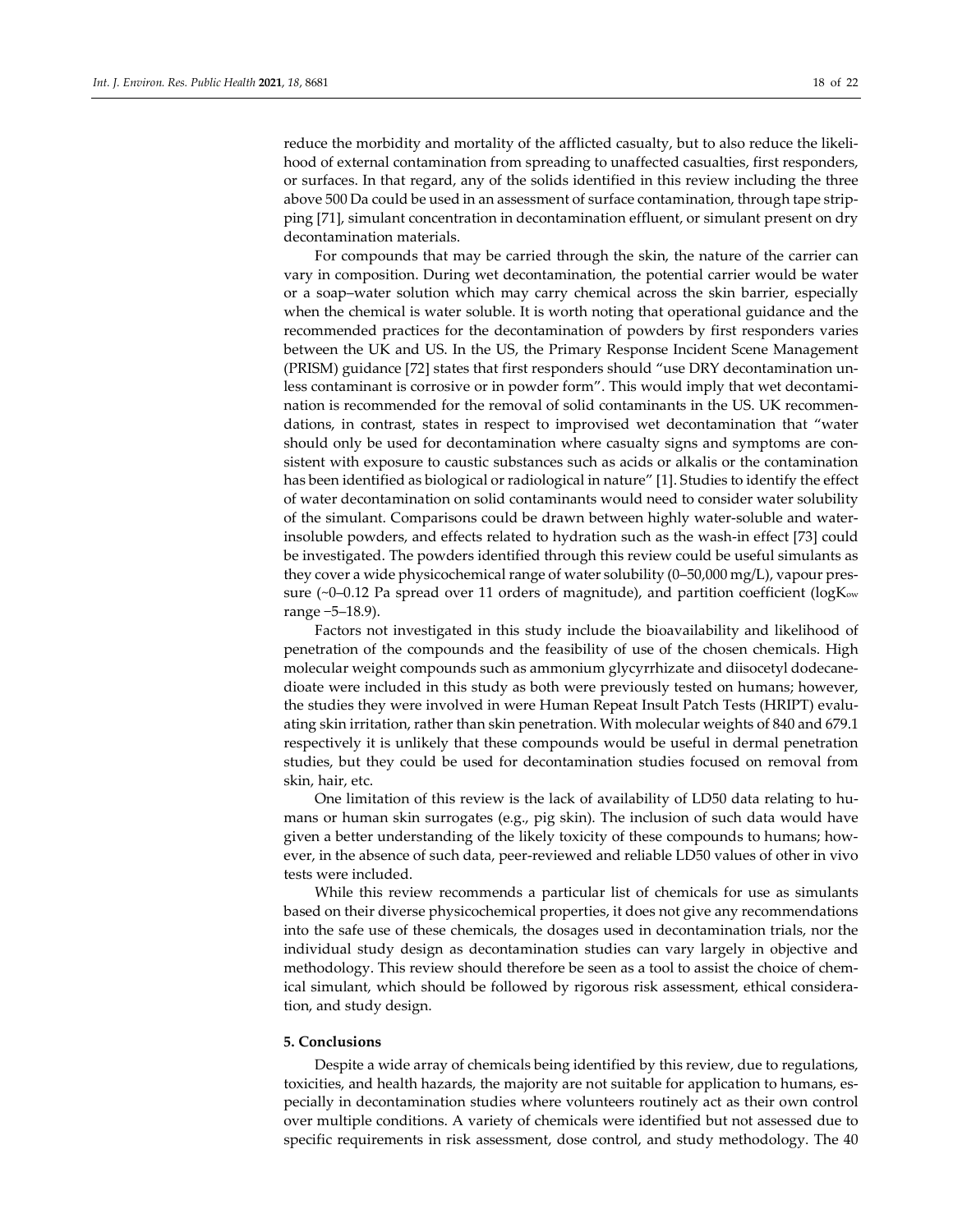chemicals identified that were deemed suitable to use (Table 4) varied greatly in lipophilicity and vapour pressure. Liquid and solid simulants represented a wide range of physicochemical properties and matched relatively well with the properties of threat agents. Whether investigating volatility, lipophilicity, solubility, liquid simulants, solid simulants, bioavailability, or surface contamination, this review has identified suitable chemical simulants that could be used in future decontamination studies.

**Author Contributions:** Conceptualisation, T.J., S.C., and T.M.; methodology, T.J., S.C., and T.M.; data collection: T.J., S.C., and T.M.; data processing: T.J.; writing—original draft preparation, T.J.; writing—review and editing, T.J., S.C., and T.M.; funding acquisition: S.C., and T.M. All authors contributed to all stages of the manuscript preparation. All authors have read and agreed to the published version of the manuscript.

**Funding:** This paper is based on independent research commissioned and funded by the National Institute for Health Research (NIHR) (NIHR130440). Samuel Collins, Tim Marczylo, and Tom James are part-funded by the NIHR Health Protection Research Unit (HPRU) in Chemicals and Radiation Threats and Hazards, a partnership between Public Health England, and Imperial College London. Tim Marczylo is also part-funded by the HPRU in Health Impacts of Environmental Hazards at Imperial College London.

**Institutional Review Board Statement:** Not applicable.

**Informed Consent Statement:** Not applicable.

**Data Availability Statement:** All data is available upon reasonable request.

**Acknowledgments:** The authors would like to thank Emma-Jane Goode and Charlotte Hague for their assistance with literature screening. The views expressed in the publication are those of the author(s) and not necessarily those of the NHS, the NIHR, the Department of Health and Social Care, arms-length bodies, or other Government departments.

**Conflicts of Interest:** The authors declare no conflict of interest. The funders had no role in the design of the study; in the collection, analyses, or interpretation of data; in the writing of the manuscript, or in the decision to publish the results.

## **References**

- 1. Home Office. *Initial Operational Response to a CBRN Incident*; Joint Emergency Services Interoperability Programme: Welwyn Garden City, UK, 2015.
- 2. James, T.; Wyke, S.; Marczylo, T.; Collins, S.; Gaulton, T.; Foxall, K.; Amlôt, R.; Duarte-Davidson, R. Chemical warfare agent simulants for human volunteer trials of emergency decontamination: A systematic review. *J. Appl. Toxicol*. **2018**, *38*, 113–121.
- 3. Collins, S.; James, T.; Carter, H.; Symons, C.; Southworth, F.; Foxall, K.; Marczylo, T.; Amlôt, R. Mass Casualty Decontamination for Chemical Incidents: Research Outcomes and Future Priorities. *Int. J. Environ. Res. Public Health* **2021**, *18*, 3079.
- 4. Larner, J.; Hazem, M.; Lorna, R.; Jones, D.R.; Wakefield, J.; Chilcott, R.; Amlôt, R. Human volunteer trial of an optimised decontamination protocol using methyl salicylate as a simulant contaminant. In *Evaluation and Optimisation of Emergency Mass Casualty Decontamination* (*ORCHIDS*); Annex, C., Ed.; Technical Report 5 (Deliverable 9); Health Protection Agency (HPA): Porton Down, UK, 2010.
- 5. Jenkins, R.A.; Buchanan, M.V.; Merriweather, R.; Ilgner, R.H.; Gayle, T.M.; Watson, A.P. Movement of chemical warfare agent simulants through porous media. *J. Hazard. Mater*. **1994**, *37*, 303–325.
- 6. Feldman, R.J. Chemical agent simulant release from clothing following vapor exposure. *Acad. Emerg. Med*. **2010**, *17*, 221–224.
- 7. Gazi, E.; Mitchell, S.J. Nuclear magnetic resonance profiling of chemical warfare agent simulant mass-transport through a multilayered polymeric coating. *J. Coat. Technol. Res.* **2012**, *9*, 735–743.
- 8. Matar, H.; Guerreiro, A.; Piletsky, S.A.; Price, S.C.; Chilcott, R.P. Preliminary evaluation of military, commercial and novel skin decontamination products against a chemical warfare agent simulant (methyl salicylate). *Cutan. Ocul. Toxicol*. **2016**, *35*, 137–144.
- 9. Spiandore, M.; Piram, A.; Lacoste, A.; Prevost, P.; Maloni, P.; Torre, F.; Asia, L.; Josse, D.; Doumenq, P. Efficacy of scalp hair decontamination following exposure to vapours of sulphur mustard simulants 2-chloroethyl ethyl sulphide and methyl salicylate. *Chem. Biol. Interact*. **2016**, *267*, 74–79.
- 10. Riviere, J.E.; Smith, C.E.; Budsaba, K.; Brooks, J.D.; Olajos, E.J.; Salem, H.; Monteiro-Riviere, N.A. Use of methyl salicylate as a simulant to predict the percutaneous absorption of sulfur mustard. *J. Appl. Toxicol*. **2001**, *21*, 91–99.
- 11. Ribordy, P.; Rockseấn, D.; Dellgar, U.; Persson, S.Å.; Arnoldsson, K.; Ekãlsen, H.; Haâ̈ggbom, S.; Nerf, O.; Ljungqvist, Å.; Gryth, D.; et al. Mobile decontamination units-room for improvement? *Prehosp. Disaster Med*. **2012**, *27*, 425–431.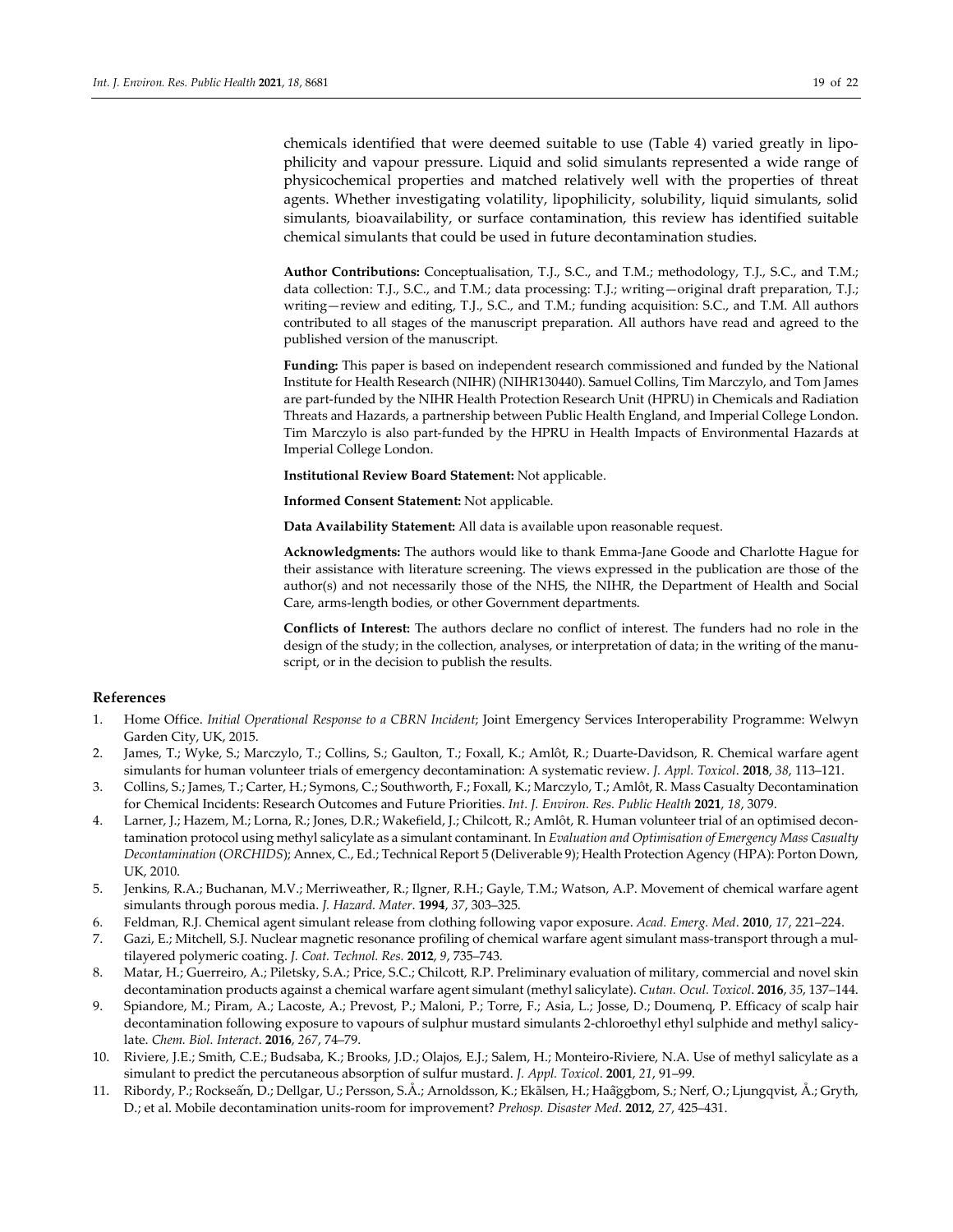- 12. Torngren, S.; Persson, S.A.; Ljungquist, A.; Berglund, T.; Nordstrand, M.; Hagglund, L.; Rittfeldt, L.; Sandgren, K.; Soderman, E. Personal decontamination after exposure to stimulated liquid phase contaminants: Functional assessment of a new unit. *J. Toxicol. Clin. Toxicol*. **1998**, *36*, 567–573.
- 13. Collins, S.; James, T.; Southworth, F.; Davidson, L.; Williams, N.; Orchard, E.; Marczylo, T.; Amlôt, R. Human volunteer study of the decontamination of chemically contaminated hair and the consequences for systemic exposure. *Sci. Rep*. **2020**, *10*, 20822.
- 14. Southworth, F.; James, T.; Davidson, L.; Williams, N.; Finnie, T.; Marczylo, T.; Collins, S.; Amlôt, R. A controlled cross-over study to evaluate the efficacy of improvised dry and wet emergency decontamination protocols for chemical incidents. *PLoS ONE* **2020**, *15*, e0239845.
- 15. Loke, W.K.; Soo-Hway, U.; Lau, S.K.; Lim, J.S.; Tay, G.S.; Koh, C.H. Wet decontamination-induced stratum corneum hydration—Effects on the skin barrier function to diethylmalonate. *J. Appl. Toxicol*. **1999**, *19*, 285–290.
- 16. Reifenrath, W.G.; Mershon, M.M.; Brinkley, F.B.; Miura, G.A.; Broomfield, C.A.; Cranford, H.B. Evaluation of diethyl malonate as a simulant for 1,2,2-trimethylpropyl methylphosphonofluoridate (soman) in shower decontamination of the skin. *J. Pharm. Sci*. **1984**, *73*, 1388–1392.
- 17. World Health Organization. *Manual for the Public Health Management of Chemical Incidents*; WHO Document Production Services: Geneva, Switzerland, 2009.
- 18. Hikin, L.; Smith, P.R.; Ringland, E.; Hudson, S.; Morley, S.R. Multiple fatalities in the North of England associated with synthetic fentanyl analogue exposure: Detection and quantitation a case series from early 2017. *Forensic Sci. Int*. **2018**, *282*, 179–183.
- 19. Taylor, S.; Annand, F.; Burkinshaw, P.; Greaves, F.; Kelleher, M.; Knight, J.; Perkins, C.; Tran, A.; White, M.; Marsden, J. *Dependence and Withdrawal Associated with some Prescribed Medicines: An Evidence Review*; Public Health England: London, UK, 2019.
- 20. Page, M.J.; McKenzie, J.E.; Bossuyt, P.M.; Boutron, I.; Hoffmann, T.C.; Mulrow, C.D.; Shamseer, L.; Tetzlaff, J.M.; Akl, E.A.; Brennan, S.E.; et al. The PRISMA 2020 statement: An updated guideline for reporting systematic reviews. *BMJ* **2021**, *372*, 71.
- 21. U.S. National Library of Medicine. National Center for Biotechnology Information Pubchem Compound Database. 2021. Available online: https://pubchem.ncbi.nlm.nih.gov/ (accessed on 2 May 2021).
- 22. Amlôt, R.; Carter, H.; Riddle, L.; Larner, J.; Chilcott, R.P. Volunteer trials of a novel improvised dry decontamination protocol for use during mass casualty incidents as part of the UK'S Initial Operational Response (IOR). *PLoS ONE* **2017**, *12*, e0179309.
- 23. Bury, D.; Bruning, T.; Koch, H.M. Determination of metabolites of the UV filter 2-ethylhexyl salicylate in human urine by online-SPE-LC-MS/MS. *J. Chromatogr. B* **2019**, *1110–1111*, 59–66.
- 24. Hiller, J.; Klotz, K.; Meyer, S.; Uter, W.; Hof, K.; Greiner, A.; Göen, T.; Drexler, H. Toxicokinetics of urinary 2-ethylhexyl salicylate and its metabolite 2-ethyl-hydroxyhexyl salicylate in humans after simulating real-life dermal sunscreen exposure. *Arch. Toxicol*. **2019**, *93*, 2565–2574.
- 25. Roussel, L.; Gilbert, E.; Salmon, D.; Serre, C.; Gabard, B.; Haftek, M.; Maibach, H.I.; Pirot, F. Measurement, analysis and prediction of topical UV filter bioavailability. *Int. J. Pharm*. **2015**, *478*, 804–810.
- 26. Sarveiya, V.; Risk, S.; Benson, H.A. Liquid chromatographic assay for common sunscreen agents: Application to in vivo assessment of skin penetration and systemic absorption in human volunteers. *J. Chromatogr. B* **2004**, *803*, 225–231.
- 27. Andersen, F.A. Final report on the safety assessment of glycyrrhetinic acid, potassium glycyrrhetinate, disodium succinoyl glycyrrhetinate, glyceryl glycyrrhetinate, glycyrrhetinyl stearate, stearyl glycyrrhetinate, glycyrrhizic acid, ammonium glycyrrhizate, dipotassium glycyrrhizate, disodium glycyrrhizate, trisodium glycyrrhizate, methyl glycyrrhizate, and potassium glycyrrhizinate. *Int. J. Toxicol*. **2007**, *26* (Suppl. 2), 79–112.
- 28. James, T.; Collins, S.; Amlôt, R.; Marczylo, T. Analysis of Chemical Simulants in Urine: A Useful Tool for Assessing Emergency Decontamination Efficacy in Human Volunteer Studies. *Prehosp. Disaster. Med*. **2020**, *35*, 482–487.
- 29. James, T.; Collins, S.; Amlôt, R.; Marczylo, T. GC-MS/MS quantification of benzyl salicylate on skin and hair: A novel chemical simulant for human decontamination studies. *J. Chromatogr. B* **2019**, *1129*, 121818.
- 30. Andersen, D.F.A. Final report on the safety assessment of glycolic acid, ammonium, calcium, potassium, and sodium glycolates, methyl, ethyl, propyl, and butyl glycolates, and lactic acid, ammonium, calcium, potassium, sodium, and tea-lactates, methyl, ethyl, isopropyl, and butyl lactates, and lauryl, myristyl, and cetyl lactates. *Int. J. Toxicol*. **1998**, *17* (Suppl. 1), 1–241.
- 31. Roy, M.J.; Kraus, P.L.; Cooper, J.A.; Cherstniakova, S.; Coll, R.; Seegers, C.A.; Deuster, P.A.; Koslowe, P.; Law, W.A.; Krantz, D.S.; et al. Initial evaluation of N,N-diethyl-m-toluamide and permethrin absorption in human volunteers under stress conditions. *Mil. Med*. **2006**, *171*, 122–127.
- 32. Selim, S.; Preiss, F.J.; Jonkman, J.H.G.; Gabriel, K.L. Dermal absorption and mass balance of MGK 326 and reformulated MGK 326 in human volunteers. *Cutan. Ocul. Toxicol*. **1994**, *13*, 83–96.
- 33. Selim, S.; Gabriel, K.L.; Jonkman, J.H.G.; Preiss, F.J. Absorption and mass balance of MGK R11 and MGK R11 formulated with DEET, MGK 264, and MGK 326 following an 8 h dermal exposure in human volunteers. *Cutan. Ocul. Toxicol*. **1995**, *14*, 151–167.
- 34. Selim, S.; Hartnagel Jr, R.E.; Osimitz, T.G.; Gabriel, K.L.; Schoenig, G.P. Absorption, metabolism, and excretion of N,N-diethylm-toluamide following dermal application to human volunteers. *Fundam. Appl. Toxicol*. **1995**, *25*, 95–100.
- 35. Selim, S.; Gabriel, K.L.; Jonkman, J.H.G.; Preiss, F.J. Absorption and mass balance of MGK 264 alone and MGK 264 formulated with N,N-diethyl-m-toluamide (DEET) and MGK 326 following an 8 h dermal exposure in human volunteers. *Cutan. Ocul. Toxicol*. **1999**, *18*, 325–340.
- 36. Fradin, M.S.; Day, J.F. Comparative efficacy of insect repellents against mosquito bites. *N. Engl. J. Med*. **2002**, *347*, 13–18.
- 37. Golenda, C.F.; Solberg, V.B.; Burge, R.; Gambel, J.M.; Wirtz, R.A. Gender-related efficacy difference to an extended duration formulation of topical N,N-diethyl-M-toluamide (DEET). *Am. J. Trop. Med. Hyg*. **1999**, *60*, 654–657.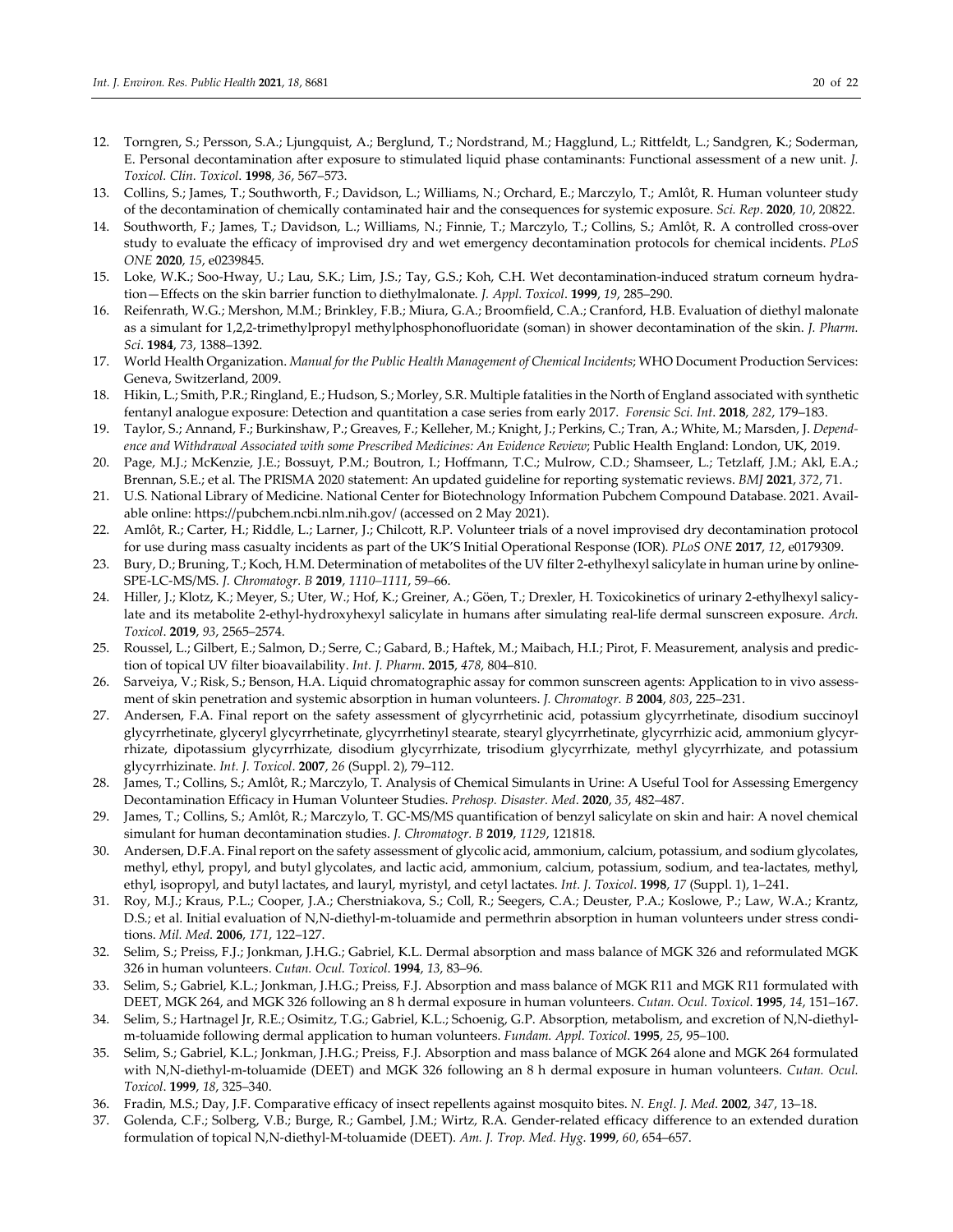- 38. Yiin, L.M.; Tian, J.N.; Hung, C.C. Assessment of dermal absorption of DEET-containing insect repellent and oxybenzone-containing sunscreen using human urinary metabolites. *Environ. Sci. Pollut. Res*. **2015**, *22*, 7062–7070.
- 39. Fiume, M.M.; Eldreth, H.; Bergfeld, W.F.; Belsito, D.V.; Hill, R.A.; Klaassen, C.D.; Liebler, D.; Marks, J.G., Jr.; Shank, R.C.; Slaga, T.J.; et al. Final Report of the Cosmetic Ingredient Review Expert Panel on the Safety Assessment of Dicarboxylic Acids, Salts, and Esters. *Int. J. Toxicol*. **2012**, *31*, 5S–76S.
- 40. Janjua, N.R.; Mortensen, G.K.; Andersson, A.M.; Kongshoj, B.; Skakkebæk, N.E.; Wulf, H.C. Systemic uptake of diethyl phthalate, dibutyl phthalate, and butyl paraben following whole-body topical application and reproductive and thyroid hormone levels in humans. *Environ. Sci. Technol*. **2007**, *41*, 5564–5570.
- 41. Lorber, M.; Weschler, C.J.; Morrison, G.; Bekö, G.; Gong, M.; Koch, H.M.; Salthammer, T.; Schripp, T.; Toftum, J.; Clausen, G. Linking a dermal permeation and an inhalation model to a simple pharmacokinetic model to study airborne exposure to di(nbutyl) phthalate. *J. Expos. Sci. Environ. Epidemiol*. **2017**, *27*, 601–609.
- 42. Morrison, G.C.; Weschler, C.J.; Bekö, G.; Koch, H.M.; Salthammer, T.; Schripp, T.; Toftum, J.; Clausen, G. Role of clothing in both accelerating and impeding dermal absorption of airborne SVOCs. *J. Expos. Sci. Environ. Epidemiol.* **2016**, *26*, 113–118.
- 43. Weschler, C.J.; Bekö, G.; Koch, H.M.; Salthammer, T.; Schripp, T.; Toftum, J.; Clausen, G. Transdermal uptake of diethyl phthalate and di(n-butyl) phthalate directly from air: Experimental verification*. Environ. Health Perspect.* **2015**, *123*, 928–934.
- 44. David, R.M.; Lockhart, L.K.; Ruble, K.M. Lack of sensitization for trimellitate, phthalate, terephthalate and isobutyrate plasticizers in a human repeated insult patch test. *Food Chem. Toxicol*. **2003**, *41*, 589–593.
- 45. 'Becker, L.C.; Bergfeld, W.F.; Belsito, D.V.; Hill, R.A.; Klaassen, C.D.; Liebler, D.; Marks, J.G.; Shank, R.C.; Slaga, T.J.; Snyder, P.W.; et al. Safety Assessment of Alkyl Benzoates as Used in Cosmetics. *Int. J. Toxicol*. **2012**, *31*, 342S–372S.
- 46. James, T.; Collins, S.; Amlôt, R.; Marczylo, T. Optimisation and validation of a GC–MS/MS method for the analysis of methyl salicylate in hair and skin samples for use in human-volunteer decontamination studies*. J. Chromatogr. B* **2019**, *1109*, 84–89.
- 47. Hawkins, D.R.; Elsom, L.F.; Kirkpatrick, D.; Ford, R.A.; Api, A.M. Dermal absorption and disposition of musk ambrette, musk ketone and musk xylene in human subjects. *Toxicol. Lett*. **2002**, *131*, 147–151.
- 48. Bury, D.; Modick-Biermann, H.; Leibold, E.; Brüning, T.; Koch, H.M. Urinary metabolites of the UV filter octocrylene in humans as biomarkers of exposure. *Arch. Toxicol*. **2019**, *93*, 1227–1238.
- 49. Janjua, N.R.; Kongshoj, B.; Andersson, A.M.; Wulf, H.C. Sunscreens in human plasma and urine after repeated whole-body topical application*. J. Eur. Acad. Dermatol*. *Venereol.* **2008**, *22*, 456–461.
- 50. Scalia, S.; Mezzena, M.; Ramaccini, D. Encapsulation of the UV filters ethylhexyl methoxycinnamate and butyl methoxydibenzoylmethane in lipid microparticles: Effect on in vivo human skin permeation. *Skin Pharmacol. Physiol*. **2011**, *24*, 182–189.
- 51. Asche, H.; Botta, L.; Rettig, H.; Weirich, E.G. Influence of formulation factors on the availability of drugs from topical preparations. *Pharm. Acta Helv*. **1985**, *60*, 232–237.
- 52. Fiume, M.M.; Bergfeld, W.F.; Belsito, D.V.; Hill, R.A.; Klaassen, C.D.; Liebler, D.C.; Marks, J.G., Jr.; Shank, R.C.; Slaga, T.J.; Snyder, P.W.; et al. Safety Assessment of Tocopherols and Tocotrienols as Used in Cosmetics. *Int. J. Toxicol*. **2018**, *37* (Suppl. 2), 61S–94S.
- 53. Andersen, F.A. Final report on the safety assessment of Benzyl Alcohol, Benzoic Acid, and Sodium Benzoate. *Int. J. Toxicol*. **2001**, *20* (Suppl. 3), 23-–50.
- 54. Balaguer, A.; Chisvert, A.; Salvador, A. Sequential-injection determination of traces of disodium phenyl dibenzimidazole tetrasulphonate in urine from users of sunscreens by on-line solid-phase extraction coupled with a fluorimetric detector. *J. Pharm. Biomed. Anal*. **2006**, *40*, 922–927.
- 55. Ford, R.A.; Api, A.M.; Hawkins, D.R.; Mayo, B.C. The in vivo dermal absorption and metabolism of 14C coumarin by rats and by human volunteers under simulated conditions of use in fragrances. *Food Chem. Toxicol*. **2001**, *39*, 153–162.
- 56. Abraham, K.; Pfister, M.; Wöhrlin, F.; Lampen, A. Relative bioavailability of coumarin from cinnamon and cinnamon-containing foods compared to isolated coumarin: A four-way crossover study in human volunteers. *Mol. Nutr. Food Res*. **2011**, *55*, 644–653.
- 57. Anand, P.; Kunnumakkara, A.B.; Newman, R.A.; Aggarwal, B.B. Bioavailability of curcumin: Problems and promises. *Mol. Pharm*. **2007**, *4*, 807–818.
- 58. Baba, S.; Osakabe, N.; Natsume, M.; Yasuda, A.; Muto, Y.; Hiyoshi, K.; Takano, H.; Yoshikawa, T.; Terao, J. Absorption, metabolism, degradation and urinary excretion of rosmarinic acid after intake of Perilla frutescens extract in humans. *Eur. J. Nutr*. **2005**, *44*, 1–9.
- 59. Feldmann, R.J.; Maibach, H.I. Percutaneous penetration of some pesticides and herbicides in man. *Toxicol. Appl. Pharmacol*. **1974**, *28*, 126–132.
- 60. European Union. Commission Regulation (EU) 2017/238 of 10 February 2017 amending Annex VI to Regulation (EC) No 1223/2009 of the European Parliament and of the Council on cosmetic products. Document 32017R0238 2017. Available online: http://data.europa.eu/eli/reg/2017/238/oj (accessed on 4 May 2021).
- 61. Mueller, J.; Oliveira, J.S.L.; Barker, R.; Trapp, M.; Schroeter, A.; Brezesinski, G.; Neubert, R.H.H. The effect of urea and taurine as hydrophilic penetration enhancers on stratum corneum lipid models. *Biochim. Biophys. Acta* **2016**, *1858*, 2006–2018.
- 62. Moody, R.P.; Akram, M.; Dickson, E.; Chu, I. In vitro dermal absorption of methyl salicylate, ethyl parathion, and malathion: First responder safety. *J. Toxicol. Environ*. **2007**, *70*, 985–999.
- 63. United States Environmental Protection Agency. *Reregistration Eligibility Decision (RED) for Malathion*; Case No. 0248; 2009. Available online: https://archive.epa.gov/pesticides/reregistration/web/pdf/malathion-red-revised.pdf (accessed on 16 August 2021).